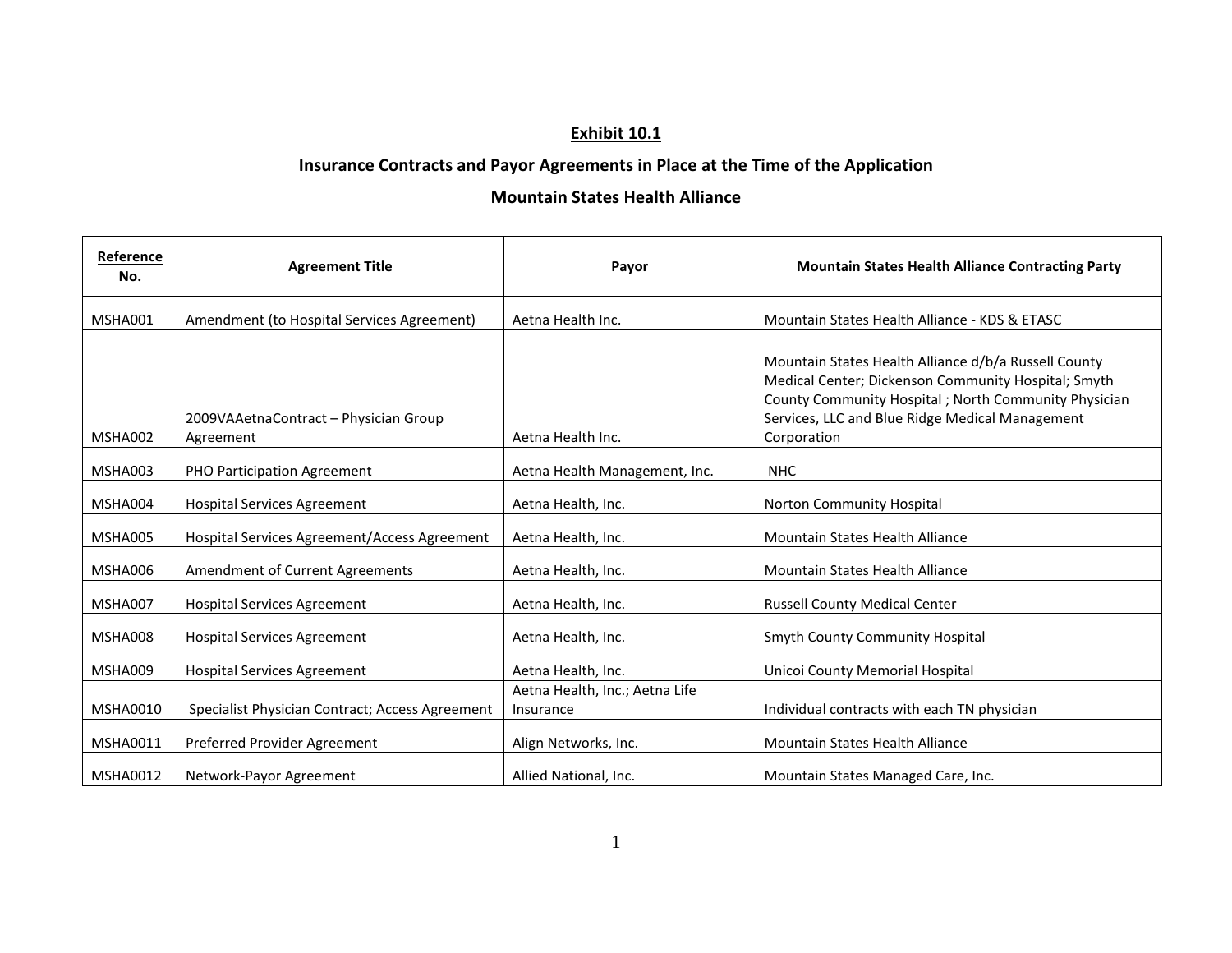| Reference<br><u>No.</u> | <b>Agreement Title</b>                                                                                               | Payor                                 | <b>Mountain States Health Alliance Contracting Party</b>                                                                                                                                                                                                                                                                                                                                |
|-------------------------|----------------------------------------------------------------------------------------------------------------------|---------------------------------------|-----------------------------------------------------------------------------------------------------------------------------------------------------------------------------------------------------------------------------------------------------------------------------------------------------------------------------------------------------------------------------------------|
|                         | Integrated Solutions Health Network, LLC<br>Amerigroup Virginia, Inc. d/b/a AMERIGROUP                               |                                       |                                                                                                                                                                                                                                                                                                                                                                                         |
| <b>MSHA0013</b>         | Community Care Letter of Agreement (Plus<br>Amendments                                                               |                                       |                                                                                                                                                                                                                                                                                                                                                                                         |
|                         |                                                                                                                      | Amerigroup Virginia, Inc.             | ISHN, LLC<br>Mountain States Health Alliance - Abingdon Physician<br>Partners; Blue Ridge Medical Management; Dickenson<br>Community Hospital Physicians; Johnston Memorial Hospital<br>Physicians; Russell County Medical Center Physicians; Norton                                                                                                                                    |
| <b>MSHA0014</b>         | Medicare Medicaid Dual Integration<br>Participation Attachment to the Provider<br>Agreement                          | Anthem Health Plans of Virginia, Inc. | Community Physician Services; Smyth County Community<br>Hospital Physicians; Emmaus Community Healthcare, LLC<br>D/B/A Piney Flats Urgent Care; Johnson County Family<br>Medicine                                                                                                                                                                                                       |
| <b>MSHA0015</b>         | Anthem Blue Cross and Blue Shield Facility<br>Agreement                                                              | Anthem Health Plans of Virginia, Inc. | Johnston Memorial Hospital; Dickenson Community Hospital;<br>Norton Community Hospital; Smyth County Community<br>Hospital; Mountain States Health Alliance d/b/a Russell<br>County Medical Center, and Mountain States Health Alliance<br>d/b/a Indian Path Medical Center                                                                                                             |
| <b>MSHA0016</b>         | Amendment to the Anthem Blue Cross and Blue<br><b>Shield Facility Agreement</b>                                      | Anthem Health Plans of Virginia, Inc. | Johnston Memorial Hospital; Dickenson Community Hospital;<br>Norton Community Hospital; Smyth County Community<br>Hospital; Mountain States Health Alliance d/b/a Russell<br>County Medical Center, and Mountain States Health Alliance<br>d/b/a Indian Path Medical Center                                                                                                             |
| MSHA0017                | Medicare Medicaid Dual Integration<br>Participation Attachment to the Provider<br>Agreement                          | Anthem Health Plans of Virginia, Inc. | Abingdon Physician Partners; Blue Ridge Medical<br>Management; Dickenson Community Hospital Physicians;<br>Johnston Memorial Hospital Physicians; Russell County<br>Medical Center Physicians; Norton Community Physician<br>Services; Smyth County Community Hospital Physicians;<br>Emmaus Community Healthcare, LLC, d/b/a Piney Flats<br>Urgent Care; Jonson County Family Medicine |
| <b>MSHA0018</b>         | Medicare Medicaid Dual Integration<br>Participation Attachment to the Medical<br><b>Equipment Provider Agreement</b> | Anthem Health Plans of Virginia, Inc. | Mediserve Medical Equipment, Inc. and Community Home<br>Care, Inc.                                                                                                                                                                                                                                                                                                                      |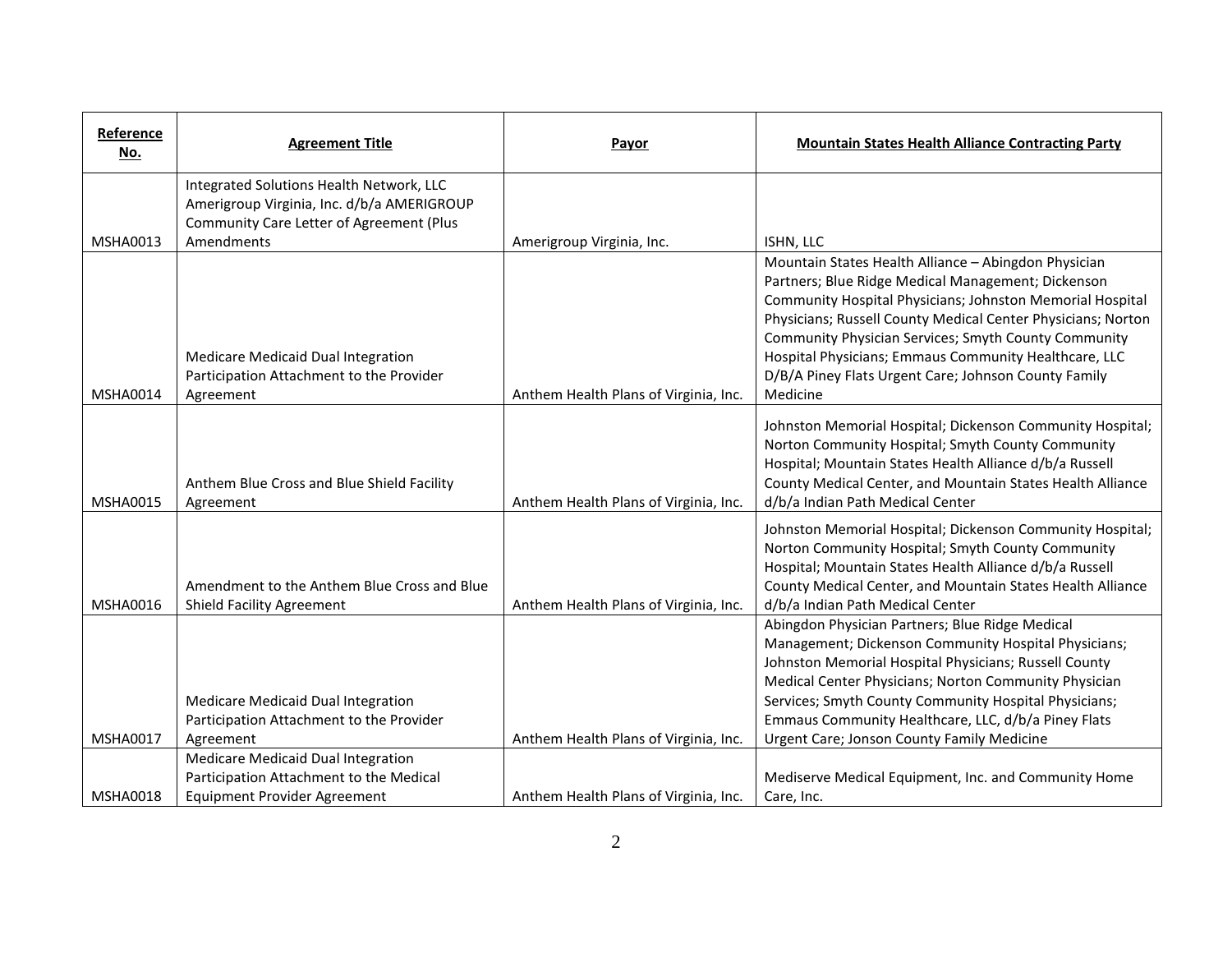| Reference<br>No. | <b>Agreement Title</b>                                                                                                    | Payor                                                                             | <b>Mountain States Health Alliance Contracting Party</b>                                                                             |
|------------------|---------------------------------------------------------------------------------------------------------------------------|-----------------------------------------------------------------------------------|--------------------------------------------------------------------------------------------------------------------------------------|
|                  | Medicare Medicaid Dual Integration                                                                                        |                                                                                   |                                                                                                                                      |
|                  | Participation Attachment to the Anthem Blue                                                                               |                                                                                   |                                                                                                                                      |
|                  | Cross and Blue Shield Medical Equipment                                                                                   |                                                                                   | Mediserve Medical Equipment, Inc. and Community Home                                                                                 |
| <b>MSHA0019</b>  | Provider Agreement                                                                                                        | Anthem Health Plans of Virginia, Inc.                                             | Care, Inc.                                                                                                                           |
|                  | Anthem Blue Cross and Blue Shield Provider                                                                                |                                                                                   |                                                                                                                                      |
| <b>MSHA0020</b>  | Agreement - Behavioral Health - EC 453B                                                                                   | Anthem Health Plans of Virginia, Inc.                                             | <b>MSMG</b>                                                                                                                          |
|                  | Anthem Blue Cross and Blue Shield Provider                                                                                |                                                                                   |                                                                                                                                      |
| <b>MSHA0021</b>  | Agreement - Primary Care Physician - EC 104A                                                                              | Anthem Health Plans of Virginia, Inc.                                             | <b>MSMG</b>                                                                                                                          |
|                  | Anthem Blue Cross and Blue Shield Provider                                                                                |                                                                                   |                                                                                                                                      |
| <b>MSHA0022</b>  | Agreement - Specialist EC 303                                                                                             | Anthem Health Plans of Virginia, Inc.                                             | <b>MSMG</b>                                                                                                                          |
| MSHA0023         | Anthem Blue Cross and Blue Shield Provider<br>Agreement (Reference DME)                                                   | Anthem Health Plans of Virginia, Inc.<br>dba Anthem Blue Cross and Blue<br>Shield | Just identifies party as Provider, no signature page attached,<br>cannot identify the contracting party                              |
| <b>MSHA0024</b>  | Anthem Blue Cross and Blue Shield Facility<br>Agreement - Non-Acute                                                       | Anthem Health Plans of Virginia, Inc.<br>dba Anthem Blue Cross and Blue<br>Shield | Kingsport Ambulatory Surgery Center, LLC and Johnston<br>Memorial Hospital dba Johnston Memorial Ambulatory<br><b>Surgery Center</b> |
| <b>MSHA0025</b>  | HMO Medicaid Participation Attachment to the<br>Anthem Blue Cross and Blue Shield Facility<br>Agreement - Non-Acute       | Anthem Health Plans of Virginia, Inc.<br>dba Anthem Blue Cross and Blue<br>Shield | Kingsport Ambulatory Surgery Center, LLC and Johnston<br>Memorial Hospital dba Johnston Memorial Ambulatory<br><b>Surgery Center</b> |
| <b>MSHA0026</b>  | Medicare Advantage Participation Attachment<br>to the Anthem Blue Cross and Blue Shield Facility<br>Agreement - Non-Acute | Anthem Health Plans of Virginia, Inc.<br>dba Anthem Blue Cross and Blue<br>Shield | Kingsport Ambulatory Surgery Center, LLC and Johnston<br>Memorial Hospital dba Johnston Memorial Ambulatory<br><b>Surgery Center</b> |
|                  |                                                                                                                           | Appalachian Agency for Senior                                                     |                                                                                                                                      |
| <b>MSHA0027</b>  | Provider Agreement                                                                                                        | Citizens                                                                          | Dickenson Community Hospital                                                                                                         |
|                  |                                                                                                                           | Appalachian Agency for Senior                                                     |                                                                                                                                      |
| <b>MSHA0028</b>  | Provider Agreement                                                                                                        | Citizens                                                                          | Norton Community Hospital                                                                                                            |
|                  |                                                                                                                           | Appalachian Agency for Senior                                                     |                                                                                                                                      |
| MSHA0029         | Provider Agreement                                                                                                        | Citizens                                                                          | Norton Community Physician Services Corporation                                                                                      |
| MSHA0030         | Provider Agreement                                                                                                        | Appalachian Agency for Senior<br>Citizens                                         | Mountain States Health Alliance dba Russell County Medical<br>Center                                                                 |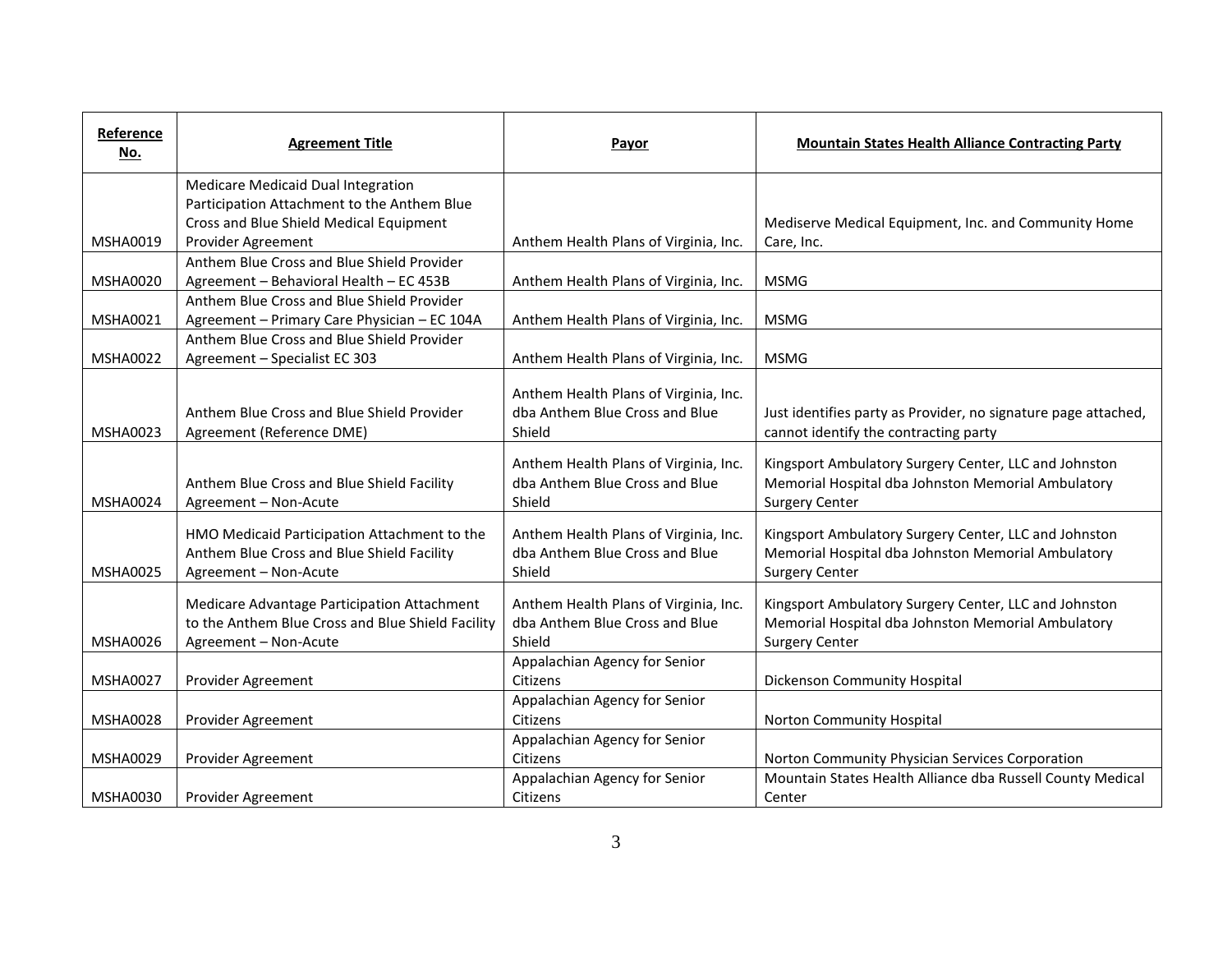| Reference<br>No. | <b>Agreement Title</b>                          | Payor                                | <b>Mountain States Health Alliance Contracting Party</b>      |
|------------------|-------------------------------------------------|--------------------------------------|---------------------------------------------------------------|
|                  |                                                 | Appalachian Agency for Senior        | Russell County Medical Center dba Riverside Community         |
| <b>MSHA0031</b>  | Provider Agreement                              | Citizens                             | <b>Medical Clinic</b>                                         |
|                  |                                                 | Appalachian Agency for Senior        | Mountain States Health Alliance d/b/a Dickenson Community     |
| <b>MSHA0032</b>  | AllCare for Seniors Provider Agreement          | Citizens                             | Hospital                                                      |
|                  | Provider Agreement and First Amendment to       | Appalachian Agency for Senior        |                                                               |
| <b>MSHA0033</b>  | Provider Agreement                              | Citizens                             | Southwest Virginia Health Network, Inc.                       |
|                  |                                                 | Appalachian Agency for Senior        | Mountain States Health Alliance d/b/a Russell County          |
| <b>MSHA0034</b>  | AllCare for Seniors Provider Agreement          | Citizens                             | <b>Medical Center</b>                                         |
|                  |                                                 | Appalachian Agency for Senior        | Mountain States Health Alliance d/b/a Russell County          |
| MSHA0035         | First Amendment to Provider Agreement           | Citizens, Inc. (AllCare)             | <b>Medical Center</b>                                         |
| MSHA0036         | Payor Agreement                                 | <b>Beech Street Corporation</b>      | Mountain States Managed Care, Inc.                            |
| <b>MSHA0037</b>  | Payor Agreement                                 | <b>Beech Street Corporation</b>      | Mountain States Managed Care, Inc.                            |
|                  | Physician Hospital Organization Agreement (plus |                                      |                                                               |
| <b>MSHA0038</b>  | Amendment dated same date)                      | <b>Beech Street Corporation</b>      | Mountain States Managed Care, Inc.                            |
| <b>MSHA0039</b>  | Addendum to Payor Agreement                     | <b>Beech Street Corporation</b>      | Mountain States Managed Care, Inc.                            |
|                  | Managed Care Administrative Services            |                                      |                                                               |
| <b>MSHA0040</b>  | Agreement                                       | Benefit Plan Administrators, Inc.    | Smyth County Community Hospital                               |
|                  | Amendment to Managed Care Administrative        |                                      |                                                               |
| MSHA0041         | Services Agreement                              | Benefit Plan Administrators, Inc.    | Smyth County Community Hospital                               |
| <b>MSHA0042</b>  | Participating Hospital Agreement                | Benefit Resources, Inc.              | <b>Russell County Medical Center</b>                          |
|                  |                                                 | Blue Cross Blue Shield of Tennessee, |                                                               |
| <b>MSHA0043</b>  | Group Practice Agreement (and Amendment)        | Inc.                                 | <b>Blue Ridge Medical Management Corporation</b>              |
|                  |                                                 | Blue Cross Blue Shield of Tennessee, |                                                               |
| <b>MSHA0044</b>  | Medicare Advantage Provider Agreement           | Inc.                                 | <b>Blue Ridge Medical Management Corporation</b>              |
|                  |                                                 |                                      | Mountain States Health Alliance (Johnson City Medical         |
|                  |                                                 |                                      | Center; Sycamore Shoals Hospital; Indian Path Medical         |
|                  |                                                 |                                      | Center; North Side Hospital; Johnson City Specialty Hospital; |
|                  |                                                 | Blue Cross Blue Shield of Tennessee, | Johnson County Health Center; Franklin Transitional Care;     |
| <b>MSHA0045</b>  | Medicare Advantage Provider Agreement           | Inc.                                 | Princeton Transitional Care; Indian Path Transitional Care)   |
| <b>MSHA0046</b>  | Purchase Order                                  | Blue Ridge Job Corp Center           | Smyth County Community Hospital                               |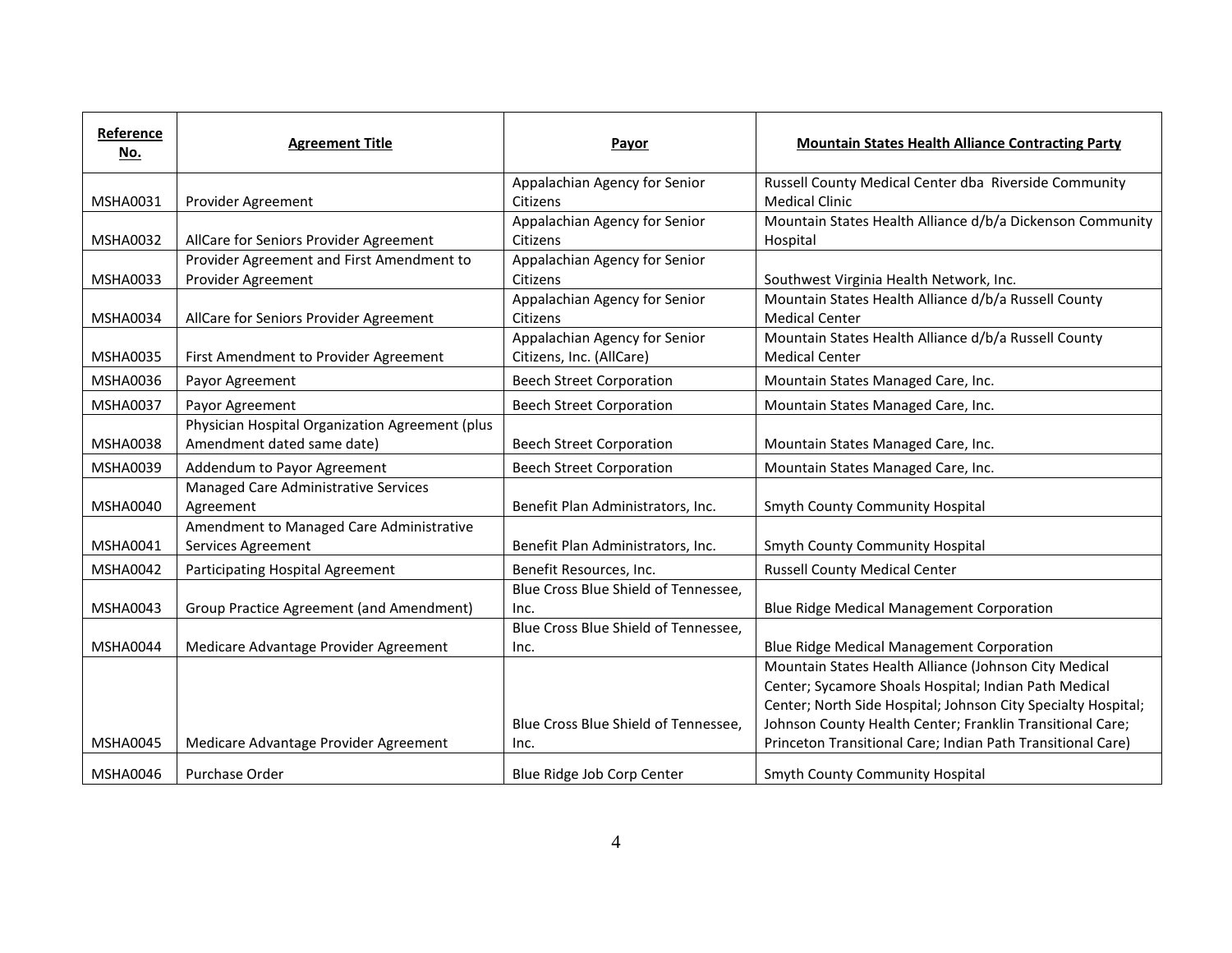| Reference<br>No. | <b>Agreement Title</b>                                                                                                                | Payor                                            | <b>Mountain States Health Alliance Contracting Party</b>                                                                             |
|------------------|---------------------------------------------------------------------------------------------------------------------------------------|--------------------------------------------------|--------------------------------------------------------------------------------------------------------------------------------------|
|                  |                                                                                                                                       |                                                  | Mountain States Health Alliance for Kingsport Ambulatory                                                                             |
|                  | Amendment 8 to the Bluepreferred Network                                                                                              | <b>BlueCross BlueShield of Tennessee</b>         | Surgery Center and East Tennessee Ambulatory Surgery                                                                                 |
| <b>MSHA0047</b>  | Ambulatory Surgical Facility Attachment                                                                                               | Inc.                                             | Center                                                                                                                               |
|                  |                                                                                                                                       |                                                  | Mountain States Health Alliance for Kingsport Ambulatory                                                                             |
|                  | Amendment 8 to the BlueSelect Network                                                                                                 | <b>BlueCross BlueShield of Tennessee</b>         | Surgery Center and East Tennessee Ambulatory Surgery                                                                                 |
| <b>MSHA0048</b>  | Ambulatory Surgical Facility Attachment                                                                                               | Inc.                                             | Center                                                                                                                               |
|                  | Amendment 8 to the Network P Hospice                                                                                                  |                                                  |                                                                                                                                      |
|                  | Attachment of the BlueCross BlueShield of                                                                                             | <b>BlueCross BlueShield of Tennessee</b>         |                                                                                                                                      |
| <b>MSHA0049</b>  | Tennessee Medical Services Supplier Agreement                                                                                         | Inc.                                             | <b>Medical Center Hospice</b>                                                                                                        |
|                  | Amendment 5 to the Network P Skilled Nursing<br>Facility Attachment of the BlueCross BlueShield                                       | <b>BlueCross BlueShield of Tennessee</b>         | Mountain States Health Alliance for Indian Path Medical<br>Center Transitional Care Center and Princeton Transitional                |
| <b>MSHA0050</b>  | of Tennessee Institution Agreement                                                                                                    | Inc.                                             | Care Center                                                                                                                          |
| <b>MSHA0051</b>  | Amendment 5 to the Network S Skilled Nursing<br>Facility Attachment of the BlueCross BlueShield<br>of Tennessee Institution Agreement | <b>BlueCross BlueShield of Tennessee</b><br>Inc. | Mountain States Health Alliance for Indian Path Medical<br>Center Transitional Care Center and Princeton Transitional<br>Care Center |
|                  | Dual Eligible Special Needs Plan Amendment to                                                                                         | <b>BlueCross BlueShield of Tennessee</b>         |                                                                                                                                      |
| <b>MSHA0052</b>  | the Bluecare/Tenncare Select Attachment                                                                                               | Inc.                                             | Participating TennCare Provider (BRMMC PCP)                                                                                          |
|                  | Dual Eligible Special Needs Plan Amendment to                                                                                         | <b>BlueCross BlueShield of Tennessee</b>         |                                                                                                                                      |
| <b>MSHA0053</b>  | the Bluecare/Tenncare Select Attachment                                                                                               | Inc.                                             | Participating TennCare Provider (BRMMC Specialist)                                                                                   |
|                  | Dual Eligible Special Needs Plan Amendment to                                                                                         | <b>BlueCross BlueShield of Tennessee</b>         |                                                                                                                                      |
| <b>MSHA0054</b>  | the Bluecare/Tenncare Select Attachment                                                                                               | Inc.                                             | Participating TennCare Provider (Facilities)                                                                                         |
|                  | Blue Advantage Local PPO Medicare Advantage                                                                                           |                                                  |                                                                                                                                      |
|                  | Provider Agreement Ambulatory Surgery Facility                                                                                        | <b>BlueCross BlueShield of Tennessee</b>         |                                                                                                                                      |
| <b>MSHA0055</b>  | Attachment                                                                                                                            | Inc.                                             | Kingsport Ambulatory Surgery Center                                                                                                  |
|                  | Blue Advantage Local PPO Durable Medical                                                                                              |                                                  |                                                                                                                                      |
|                  | Equipment Attachment to the Medicare                                                                                                  | <b>BlueCross BlueShield of Tennessee</b>         |                                                                                                                                      |
| <b>MSHA0056</b>  | Advantage Provider Agreement                                                                                                          | Inc.                                             | HealthPlus Pharmacy-DME                                                                                                              |
|                  | BlueAdvantage Local PPO Medicare Advantage                                                                                            |                                                  | Mountain States Health Alliance for Franklin Transitional                                                                            |
|                  | Provider Agreement Skilled Nursing Facility                                                                                           | <b>BlueCross BlueShield of Tennessee</b>         | Care, Princeton Transitional Care and Indian Path Transitional                                                                       |
| <b>MSHA0057</b>  | Attachment                                                                                                                            | Inc.                                             | Care                                                                                                                                 |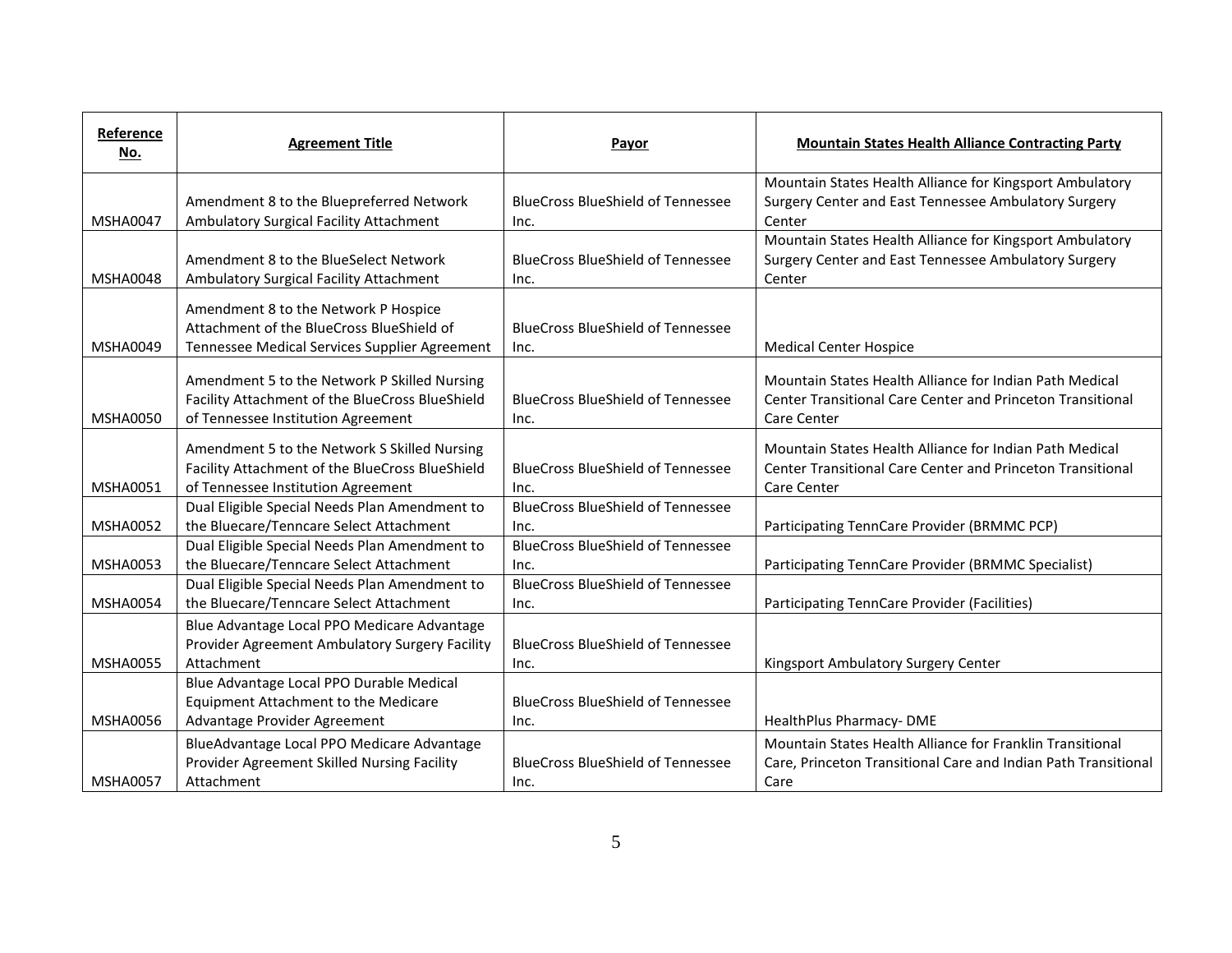| Reference<br>No. | <b>Agreement Title</b>                                                                                                            | Payor                                                                                            | <b>Mountain States Health Alliance Contracting Party</b>                                                                                                                                                                              |
|------------------|-----------------------------------------------------------------------------------------------------------------------------------|--------------------------------------------------------------------------------------------------|---------------------------------------------------------------------------------------------------------------------------------------------------------------------------------------------------------------------------------------|
| <b>MSHA0058</b>  | Amendment 1 to the BlueAdvantage Local PPO<br>Medicare Advantage Provider Agreement Skilled<br><b>Nursing Facility Attachment</b> | <b>BlueCross BlueShield of Tennessee</b><br>Inc.                                                 | Mountain States Health Alliance for Franklin Transitional<br>Care, Princeton Transitional Care and Indian Path Transitional<br>Care                                                                                                   |
| MSHA0059         | <b>BlueCare Network Attachment</b>                                                                                                | <b>BlueCross BlueShield of Tennessee</b><br>Inc. and Volunteer State Health Plan,<br>Inc. (VSHP) | Mediserve Medical Equipment of Kingsport, Wilson<br>Pharmacy dba Healthplus and Pharmacy                                                                                                                                              |
| <b>MSHA0060</b>  | Amended and Restated BlueCross BlueShield of<br>Tennessee Institution Agreement (plus<br>Amendments effective same day)           | BlueCross BlueShield of Tennessee,<br>Inc.                                                       | Mountain States Health Alliance (Johnson City, Sycamore<br>Shoals, Indian Path, Johnson County, Franklin Woods, Unicoi<br>County, Kingsport Ambulatory, East Tennessee Ambulatory,<br>Indian Path Med Center, Princeton Transitional) |
| <b>MSHA0061</b>  | Rate Adjustments                                                                                                                  | BlueCross BlueShield of Tennessee,<br>Inc.                                                       | Mountain States Health Alliance (Johnson City, Sycamore<br>Shoals, Indian Path, Johnson County, Franklin Woods, Unicoi<br>County, Kingsport Ambulatory, East Tennessee Ambulatory,<br>Indian Path Med Center, Princeton Transitional) |
| <b>MSHA0062</b>  | Dual Eligible Special Needs Plan Amendment to<br><b>BlueCare/Tenncare Select Attachment</b>                                       | BlueCross BlueShield of Tennessee,<br>Inc.                                                       | Not listed                                                                                                                                                                                                                            |
| MSHA0063         | Medicare Advantage Provider Agreement (plus<br>Amendment)                                                                         | BlueCross BlueShield of Tennessee,<br>Inc.                                                       | Mountain States Health Alliance (Johnson City, Sycamore<br>Shoats, Indian Path, North Side, Johnson City Specialty,<br>Johnson County Health, Franklin Transitional, Princeton<br>Transitional, Indian Path Transitional)             |
| <b>MSHA0064</b>  | <b>BCBS of Tennessee Institution Agreement</b>                                                                                    | BlueCross BlueShield of Tennessee,<br>Inc.                                                       | (Mountain States Health Alliance) Johnston Memorial<br>Hospital                                                                                                                                                                       |
| <b>MSHA0065</b>  | Behavioral Health Amendment to the BLUECARE<br><b>Institution Attachment</b>                                                      | BlueCross BlueShield of Tennessee,<br>Inc.                                                       | Mountain States Health Alliance (unclear which entity - likely<br>Johnston Memorial Hospital)                                                                                                                                         |
| <b>MSHA0066</b>  | <b>BlueCare Institution Agreement</b>                                                                                             | BlueCross BlueShield of Tennessee,<br>Inc.                                                       | All MSHA TN Facilities                                                                                                                                                                                                                |
| <b>MSHA0067</b>  | Bluegrass Family Health, Inc. Hospital<br><b>Participation Agreement</b>                                                          | Bluegrass Family Health, Inc.                                                                    | Unicoi County Memorial Hospital                                                                                                                                                                                                       |
| <b>MSHA0068</b>  | CareCentrix Provider Agreement                                                                                                    | CareCentrix                                                                                      | Mountain States Health Alliance dba MCHC                                                                                                                                                                                              |
| MSHA0069         | Network Participating Facility Agreement                                                                                          | CHA Provider Network, Inc.                                                                       | Norton Community Hospital                                                                                                                                                                                                             |
| <b>MSHA0070</b>  | Amendment to Provider-Contract State Law<br><b>Coordinating Provisions</b>                                                        | ChoiceCare                                                                                       | <b>Smyth County Community Hospital</b>                                                                                                                                                                                                |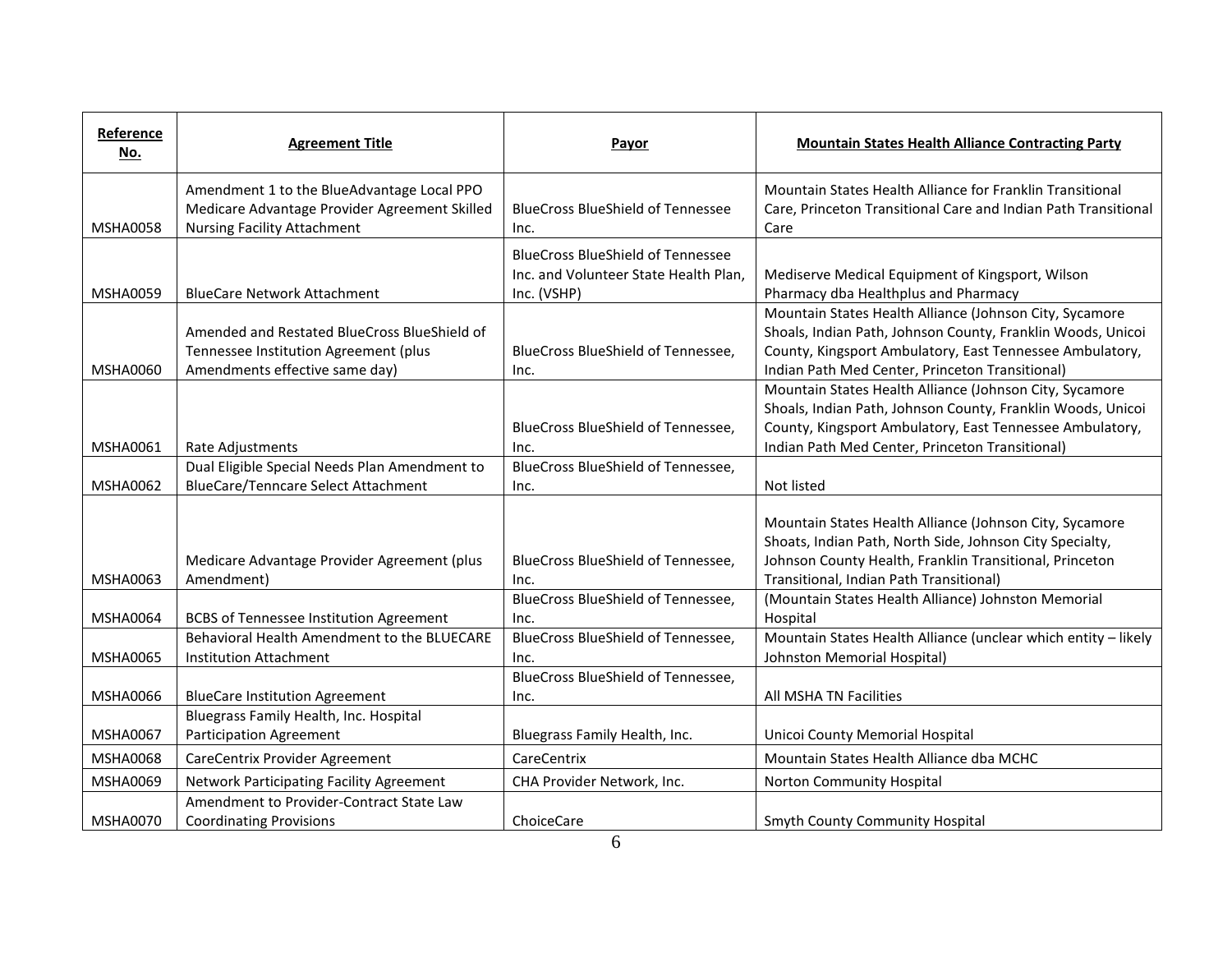| Reference<br>No. | <b>Agreement Title</b>                                                                 | Payor                                                                                                                         | <b>Mountain States Health Alliance Contracting Party</b> |
|------------------|----------------------------------------------------------------------------------------|-------------------------------------------------------------------------------------------------------------------------------|----------------------------------------------------------|
|                  |                                                                                        | Christian Care Centers of Johnson                                                                                             |                                                          |
| <b>MSHA0071</b>  | <b>Agreement for Medical Services</b>                                                  | City, Inc.                                                                                                                    | Mountain States Health Alliance                          |
| <b>MSHA0072</b>  | Participating Provider Agreement - Virginia                                            | CIGNA Behavioral Health, Inc.                                                                                                 | Dionis K. Anderson                                       |
| <b>MSHA0073</b>  | Institutional Services Agreement                                                       | CIGNA Behavioral Health, Inc.                                                                                                 | Mountain States Health Alliance                          |
| <b>MSHA0074</b>  | CIGNA HealthCare Ambulatory Center, Exhibit A,<br>Fee Schedule and Reimbursement Terms | CIGNA HealthCare of Tennessee, Inc.                                                                                           | Kingsport Ambulatory Surgery Center                      |
| <b>MSHA0075</b>  | Attachment to Exhibit A (directly above)<br>(regarding max allowable reimbursement)    | CIGNA HealthCare of Tennessee, Inc.                                                                                           | Kingsport Ambulatory Surgery Center                      |
| <b>MSHA0076</b>  | Provider Group Services Agreement                                                      | CIGNA HealthCare of Tennessee, Inc.                                                                                           | <b>Blue Ridge Medical Management</b>                     |
| <b>MSHA0077</b>  | <b>Hospital Services Agreement</b>                                                     | Cigna HealthCare of Tennessee, Inc.                                                                                           | Mountain States Health Alliance                          |
| <b>MSHA0078</b>  | Medical Services/Hospital Participation Contract                                       | Commonwealth of Virginia<br>Department of Health, Office of<br><b>Family Health Services</b>                                  | Smyth County Community Hospital                          |
| <b>MSHA0079</b>  | <b>Hospitalization Services Agreement</b>                                              | Commonwealth of Virginia<br>Department of Rehabilitative<br>Services                                                          | Smyth County Community Hospital                          |
| <b>MSHA0080</b>  | <b>Contract Renewal</b>                                                                | Commonwealth of Virginia,<br>Department of Mental Health,<br><b>Mental Retardation and Substance</b><br><b>Abuse Services</b> | <b>Smyth County Community Hospital</b>                   |
| <b>MSHA0081</b>  | Letter Agreement                                                                       | Commonwealth of Virginia, Virginia<br>Department of Health, Cumberland<br>Plateau Health District                             | <b>Russell County Medical Center</b>                     |
| <b>MSHA0082</b>  | <b>Standard Contract</b>                                                               | Commonwealth of Virginia, Virginia<br>Department of Health, Cumberland<br>Plateau Health District                             | <b>Russell County Medical Center</b>                     |
|                  |                                                                                        |                                                                                                                               |                                                          |
| <b>MSHA0083</b>  | <b>CMVI Hospital</b>                                                                   | Comp Management of Virginia, Inc.                                                                                             | <b>Norton Community Hospital</b>                         |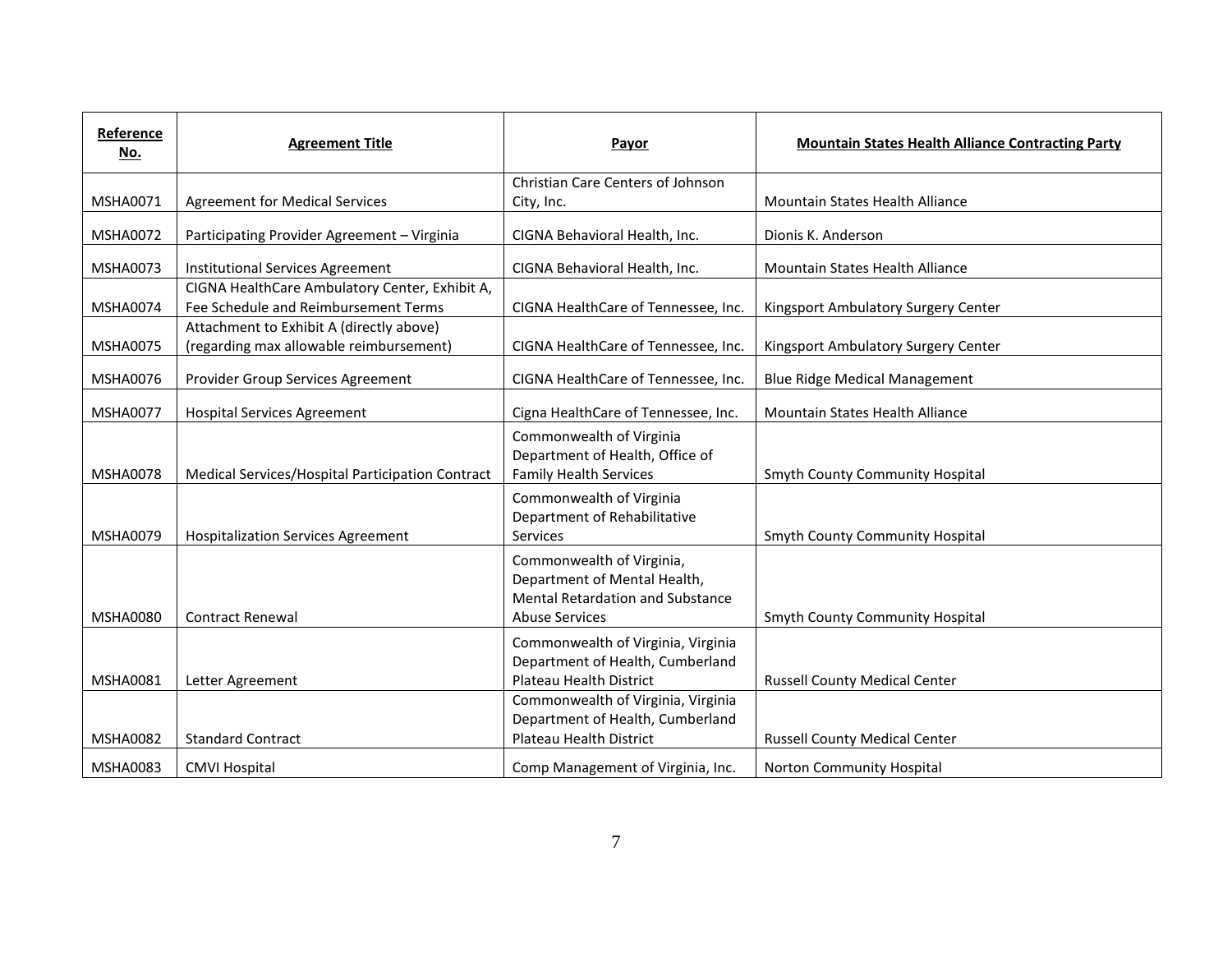| Reference<br>No. | <b>Agreement Title</b>                                                                                                                                      | Payor                                                                                                                                                                                                                                                                      | <b>Mountain States Health Alliance Contracting Party</b>                                                                                                                                                          |
|------------------|-------------------------------------------------------------------------------------------------------------------------------------------------------------|----------------------------------------------------------------------------------------------------------------------------------------------------------------------------------------------------------------------------------------------------------------------------|-------------------------------------------------------------------------------------------------------------------------------------------------------------------------------------------------------------------|
| <b>MSHA0084</b>  | Facility Participation Agreement (plus<br>Amendment)                                                                                                        | Corphealth, Inc. d/b/a LifeSynch                                                                                                                                                                                                                                           | Mountain States Health Alliance (Johnson City Medical;<br>Woodridge Psychiatric; Russell County Medical; Mountain<br>States Health Alliance Outpatient Behavioral Health/Indian<br>Path Medical; Sycamore Shoals) |
| <b>MSHA0085</b>  | Attachment A PHO Reimbursement                                                                                                                              | <b>Corvel Corporation</b>                                                                                                                                                                                                                                                  | Southwest Virginia Healthnet - JMH                                                                                                                                                                                |
| <b>MSHA0086</b>  | <b>Hospital Agreement</b>                                                                                                                                   | <b>Corvel Corporation</b>                                                                                                                                                                                                                                                  | <b>Russell County Medical Center</b>                                                                                                                                                                              |
| <b>MSHA0087</b>  | Corvel Preferred Provider Organization Facility<br>Agreement                                                                                                | Corvel Healthcare Corporation                                                                                                                                                                                                                                              | Mountain States Health Alliance                                                                                                                                                                                   |
| <b>MSHA0088</b>  | Corvel Preferred Provider Organization Facility<br>Agreement                                                                                                | Corvel Healthcare Corporation                                                                                                                                                                                                                                              | Kingsport Ambulatory Surgery Center, LLC dba Kingsport Day<br>Surgery                                                                                                                                             |
| <b>MSHA0089</b>  | Physician Agreement                                                                                                                                         | Corvel Healthcare Corporation                                                                                                                                                                                                                                              | Blue Ridge Medical Management Corporation                                                                                                                                                                         |
| <b>MSHA0090</b>  | Psychiatric Service Agreement for Inpatient<br><b>Purchase of Service</b>                                                                                   | <b>Cumberland Mountain Community</b><br>Services, Dickenson County<br>Behavioral Health Services,<br>Highlands Community Services,<br>Mount Rogers Community Services,<br>New River Valley Community<br>Services, Planning District 1<br><b>Behavioral Health Services</b> | <b>Russell County Medical Center</b>                                                                                                                                                                              |
| <b>MSHA0091</b>  | <b>Standard Contract</b>                                                                                                                                    | <b>Cumberland Plateau Health District</b>                                                                                                                                                                                                                                  | <b>Russell County Medical Center</b>                                                                                                                                                                              |
| <b>MSHA0092</b>  | Behavioral Health Services Agreement                                                                                                                        | Dickenson County Behavioral Health<br>Services                                                                                                                                                                                                                             | <b>Russell County Medical Center</b>                                                                                                                                                                              |
| <b>MSHA0093</b>  | Agreement Between Mountain States Health<br>Alliance and The Division of Rehabilitation<br>Services of The Tennessee Department of<br><b>Human Services</b> | Division of Rehabilitation Services of<br>the Tennessee Department of<br><b>Human Services</b>                                                                                                                                                                             | Mountain States Health Alliance                                                                                                                                                                                   |
| <b>MSHA0094</b>  | Memoranda of Understanding and Service<br>Agreement                                                                                                         | EvaluMed                                                                                                                                                                                                                                                                   | Not specified; mentions "Mountain States Health Alliance<br>physical therapist" and "Managed Care"                                                                                                                |
| <b>MSHA0095</b>  | Amendment to Hospital Agreement                                                                                                                             | First Health Group Corp.                                                                                                                                                                                                                                                   | <b>Mountain States health Alliance</b>                                                                                                                                                                            |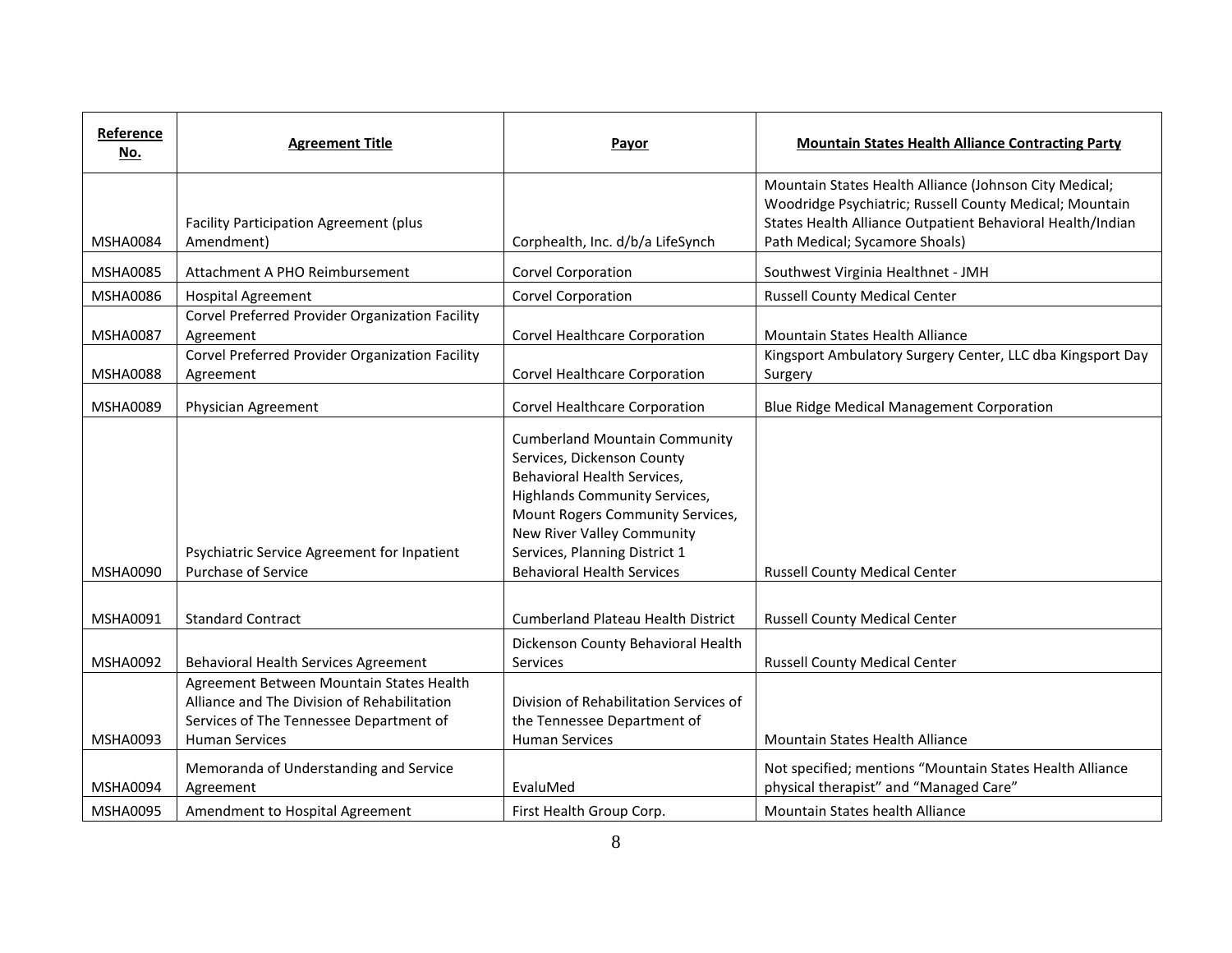| Reference<br>No.            | <b>Agreement Title</b>                                                                      | Payor                                                                | <b>Mountain States Health Alliance Contracting Party</b>                                                                                                                                                    |
|-----------------------------|---------------------------------------------------------------------------------------------|----------------------------------------------------------------------|-------------------------------------------------------------------------------------------------------------------------------------------------------------------------------------------------------------|
| <b>MSHA0096</b>             | The First Health Network Hospital Contract                                                  | First Health Group Corp.                                             | Norton Community Hospital                                                                                                                                                                                   |
| <b>MSHA0097</b>             | Participating Hospital Agreement                                                            | <b>Fortified Provider Network</b>                                    | Johnston Memorial Hospital                                                                                                                                                                                  |
| <b>MSHA0098</b>             | Psychiatric Bed Day Purchase Agreement                                                      | Frontier Health, Inc./PD 1                                           | <b>Russell County Medical Center</b>                                                                                                                                                                        |
| <b>MSHA0099</b>             | Galaxy Health Network Facility Agreement                                                    | <b>Galaxy Health Network</b>                                         | <b>Russell County Medical Center</b>                                                                                                                                                                        |
| <b>MSHA0100</b>             | Letter of Agreement                                                                         | <b>Galaxy Health Network</b>                                         | Unicoi County Memorial Hospital                                                                                                                                                                             |
| <b>MSHA0101</b>             | Galaxy Health Network Facility Agreement                                                    | <b>Galaxy Health Network</b>                                         | <b>Russell County Medical Center</b>                                                                                                                                                                        |
| MSHA0102<br><b>MSHA0103</b> | <b>Gateway Health Delegated Credentialing</b><br>Agreement<br>Gateway Health Alliance, Inc. | Gateway Health<br>Gateway Health Alliance, Inc.                      | <b>Blue Ridge Medical Management</b><br>Dickenson Community Hospital, Norton Community Hospital,<br>Smyth County Community Hospital, Mountain States Health<br>Alliance d/b/a Russell County Medical Center |
| <b>MSHA0104</b>             | Physician Hospital Organization Participation<br>Agreement                                  | Gateway Health Alliance, Inc.                                        | Southwest Virginia Health Network - JMH PHO(includes rates<br>for both physicians and facility)<br>Dickenson Community Hospital, Norton Community Hospital,                                                 |
| <b>MSHA0105</b>             | <b>Network Participation Agreement</b>                                                      | Gateway Health Alliance, Inc.                                        | Smyth County Community Hospital, and Mountain States<br>Health Alliance, d/b/a Russell County Medical Center                                                                                                |
| MSHA0106                    | <b>Hospital Participation Agreement</b>                                                     | Gateway Health Alliance, Inc.                                        | <b>Russell County Medical Center</b>                                                                                                                                                                        |
| <b>MSHA0107</b>             | Therapy Management Program Provider<br>Agreement                                            | <b>GENEX Services, dba Network</b><br><b>Synergy Group</b>           | Mountain States Health Alliance                                                                                                                                                                             |
| MSHA0108                    | Agreement for outpatient services                                                           | Grayson Nursing & Rehabilitation<br>Center- Skilled Nursing Facility | Smyth County Community Hospital, Inc.                                                                                                                                                                       |
| <b>MSHA0109</b>             | Preferred Hospital Agreement                                                                | Health Payors Organization, LTD.                                     | Johnson City Medical Center Hospital, Inc.                                                                                                                                                                  |
| MSHA0110                    | Physician Hospital Organization Participation<br>Agreement                                  | Health Value Management dba<br><b>ChoiceCare Network</b>             | Southwest Virginia Health Network                                                                                                                                                                           |
| <b>MSHA0111</b>             | <b>Hospital Participation Agreement</b>                                                     | Health Value Management, Inc.<br>d/b/a ChoiceCare Network            | <b>Mountain States Health Alliance</b>                                                                                                                                                                      |
| MSHA0112                    | Amendment One to Hospital Participation<br>Agreement                                        | Health Value Management, Inc.<br>d/b/a ChoiceCare Network            | Mountain States Health Alliance                                                                                                                                                                             |
| <b>MSHA0113</b>             | Physician Hospital Organization Participation<br>Agreement                                  | Health Value Management, Inc.<br>d/b/a ChoiceCare Network            | Southwest Virginia Health Network                                                                                                                                                                           |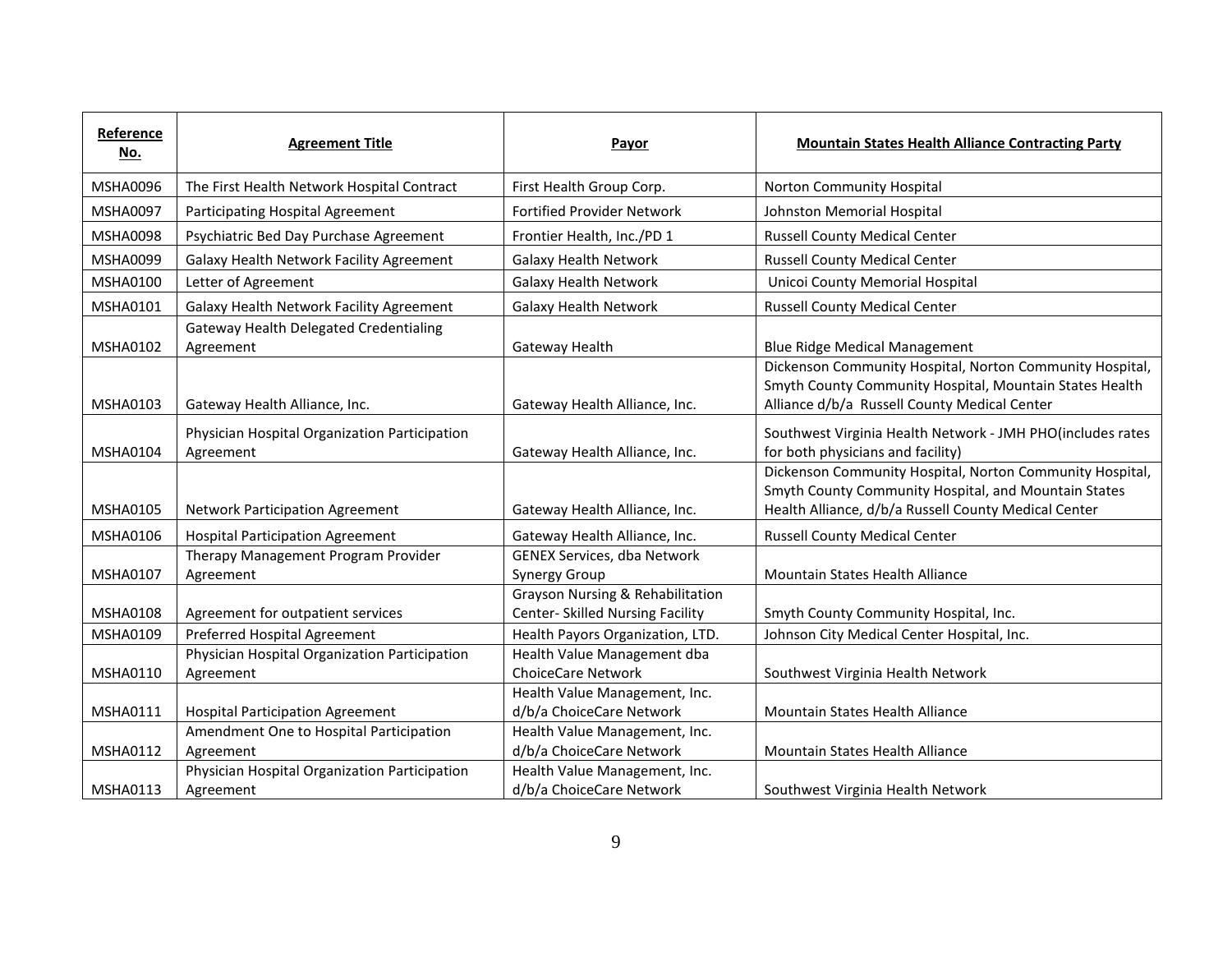| Reference<br>No. | <b>Agreement Title</b>                                                                                                                   | <b>Payor</b>                                                                          | <b>Mountain States Health Alliance Contracting Party</b>                                                                                                                                                                                                                                                                                                     |
|------------------|------------------------------------------------------------------------------------------------------------------------------------------|---------------------------------------------------------------------------------------|--------------------------------------------------------------------------------------------------------------------------------------------------------------------------------------------------------------------------------------------------------------------------------------------------------------------------------------------------------------|
|                  | Letter of Intent for Participation in<br>HealthKeepers, Inc.'s Network Serving the<br>Virginia Financial Alignment Demonstration for     |                                                                                       | Johnston Memorial Hospital, Dickenson Community Hospital,<br>Norton Community Hospital, Smyth County Community<br>Hospital, Kingsport Day Surgery Center, LLC, Mediserve<br>Medical Equipment of Kingsport-Abingdon, Mountain States<br>Health Alliance, d/b/a, Russell County Medical Center,<br>Mountain States health Alliance d/b/a. Indian Path Medical |
| <b>MSHA0114</b>  | Dual Eligible<br>Amendment 1 to the Home Health Care Provider                                                                            | Healthkeepers, Inc.                                                                   | Center                                                                                                                                                                                                                                                                                                                                                       |
| <b>MSHA0115</b>  | Agreement                                                                                                                                | HealthKeepers, Inc.                                                                   | Mountain States Health Alliance                                                                                                                                                                                                                                                                                                                              |
| MSHA0116         | Anthem HealthKeepers Provider Agreement                                                                                                  | HealthKeepers, Inc.                                                                   | Not identified, this packet is not executed                                                                                                                                                                                                                                                                                                                  |
| MSHA0117         | Medicare Medicaid Dual Integration<br>Participation Attachment to the HealthKeepers,<br>Inc. Skilled Nursing Facility Provider Agreement | HealthKeepers, Inc.                                                                   | Not identified, this agreement is not executed                                                                                                                                                                                                                                                                                                               |
| <b>MSHA0118</b>  | <b>Medical Equipment Supplier</b>                                                                                                        | Healthkeepers, Inc., Peninsula<br>Health Care, Inc. and Priority Health<br>Care, Inc. | <b>Community Home Care</b>                                                                                                                                                                                                                                                                                                                                   |
| <b>MSHA0119</b>  | Amendment 1 to the Home Health Care Provider<br>Agreement                                                                                | Healthkeepers, Inc., Peninsula<br>Health Care, Inc. and Priority Health<br>Care, Inc. | Smyth County Regional Homecare                                                                                                                                                                                                                                                                                                                               |
| <b>MSHA0120</b>  | Amendment 1 to the Home Health Care Provider<br>Agreement                                                                                | Healthkeepers, Inc., Peninsula<br>Health Care, Inc. and Priority Health<br>Care, Inc. | Smyth County Regional Homecare                                                                                                                                                                                                                                                                                                                               |
| MSHA0121         | HMO Home Health Agency Agreement                                                                                                         | Healthkeepers, Inc., Peninsula<br>Health Care, Inc. and Priority Health<br>Care, Inc. | Smyth County Community Home Care                                                                                                                                                                                                                                                                                                                             |
| <b>MSHA0122</b>  | Psychiatric Bed Day Purchase Agreement                                                                                                   | <b>Highlands Community Services</b>                                                   | <b>Russell County Medical Center</b>                                                                                                                                                                                                                                                                                                                         |
| <b>MSHA0123</b>  | First Amendment to Agreement - added Unicoi -<br><b>WC</b>                                                                               | Holston Distributing Inc.                                                             | Mountain States Health Alliance                                                                                                                                                                                                                                                                                                                              |
| <b>MSHA0124</b>  | Ancillary Agreement - WC                                                                                                                 | Holston Distributing Inc.                                                             | Mountain States Health Alliance                                                                                                                                                                                                                                                                                                                              |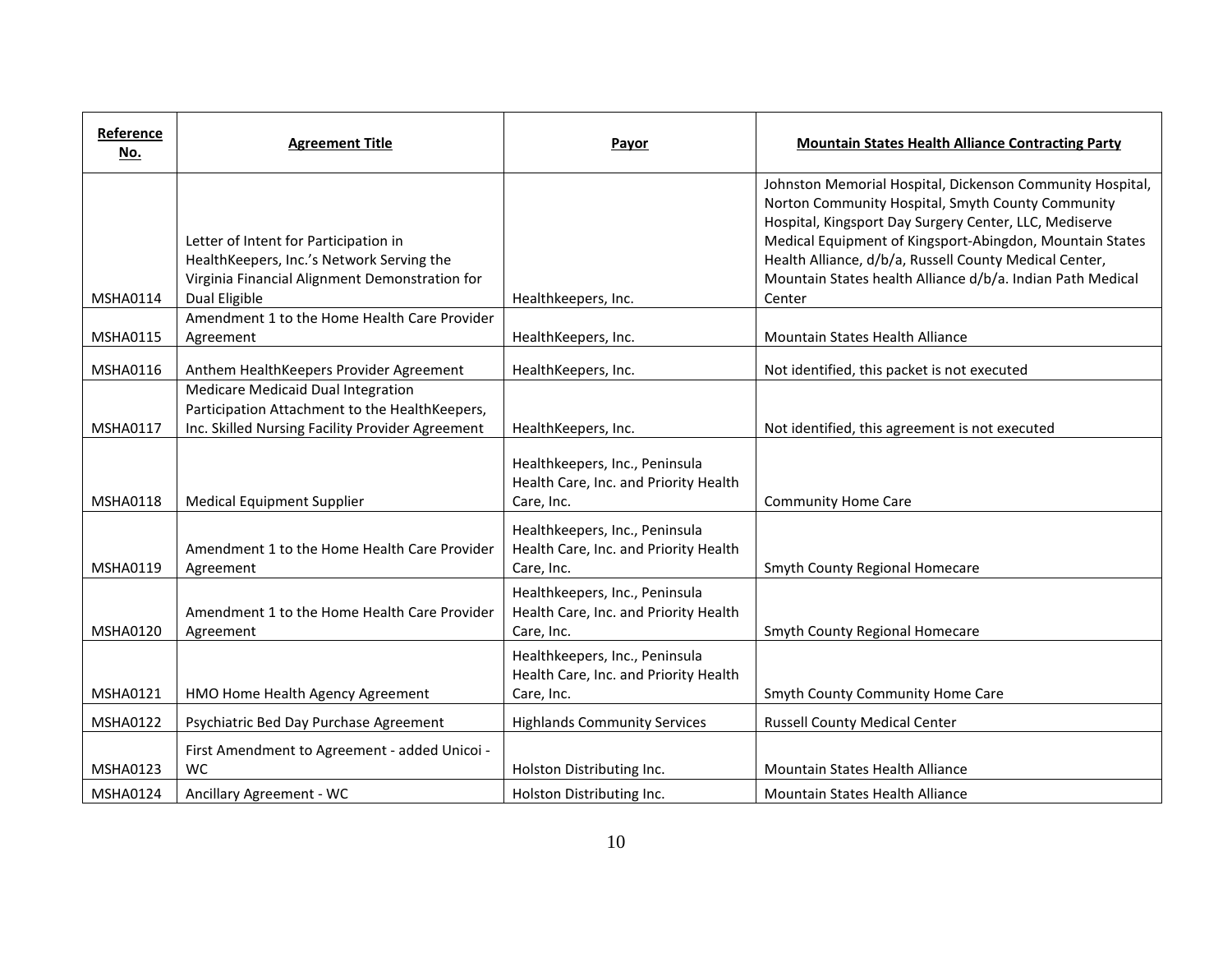| Reference<br>No. | <b>Agreement Title</b>                     | Payor                                 | <b>Mountain States Health Alliance Contracting Party</b> |
|------------------|--------------------------------------------|---------------------------------------|----------------------------------------------------------|
|                  | Horizon Health EAP Services, Inc. Facility |                                       | Mountain States Health Alliance dba Sycamore Shoals      |
| MSHA0125         | Agreement                                  | Horizon Health EAP Services, Inc.     | Hospital                                                 |
|                  | Horizon Health EAP Services, Inc. Facility |                                       | Mountain States Health Alliance dba Johnson City Medical |
| MSHA0126         | Agreement                                  | Horizon Health EAP Services, Inc.     | Center (dba Woodridge Psychiatric Hospital)              |
| <b>MSHA0127</b>  | Group Provider Agreement                   | Horizon Health EAP Services, Inc.     | Blue Ridge Psychiatry/Woodbridge Hospital Physicians     |
|                  | Hospice of Southwest Virginia Contract for |                                       |                                                          |
| <b>MSHA0128</b>  | <b>Hospice Inpatient Acute Care</b>        | Hospice of Southwest Virginia         | Smyth County Community Hospital                          |
|                  | Hospice of Southwest Virginia Contract for |                                       |                                                          |
| MSHA0129         | Hospice Inpatient Acute Care               | Hospice of Southwest Virginia         | <b>Smyth County Community Hospital</b>                   |
|                  |                                            | Humana (see Amendment One to          |                                                          |
|                  |                                            | Mountain States Health Alliance and   |                                                          |
|                  | Attachment E-3 Medicare Advantage HMO, POS | Humana Hospital Participation         |                                                          |
| <b>MSHA0130</b>  | and PPO Reimbursement                      | Agreement)                            | Mountain States Health Alliance                          |
|                  |                                            | Humana Government Business, Inc.      |                                                          |
| MSHA0131         | Amendment to Agreement                     | d/b/a Humana Military                 | Mountain States Health Alliance (Unicoi Locations)       |
| <b>MSHA0132</b>  | <b>Hospital Participation Agreement</b>    | Humana Health Plan, Inc.              | Mountain States Health Alliance                          |
|                  | Amendment One to Hospital Participation    |                                       |                                                          |
| <b>MSHA0133</b>  | Agreement                                  | Humana Health Plan, Inc.              | Mountain States Health Alliance                          |
|                  | Amendment Two to Hospital Participation    |                                       |                                                          |
| <b>MSHA0134</b>  | Agreement                                  | Humana Health Plan, Inc.              | Mountain States Health Alliance                          |
|                  |                                            | Humana Insurance Company,             |                                                          |
| MSHA0135         | Physician Participation Agreement          | Humana Health Plan, Inc.              | <b>Blue Ridge Medical Management</b>                     |
|                  |                                            | Humana Military Health Services,      |                                                          |
| MSHA0136         | HMHS Amendment to Hospital Agreement       | Inc.                                  | Mountain States Health Alliance                          |
| <b>MSHA0137</b>  | Letter Of Agreement (under USP Lee County) | Integrated Medical Solutions, LLC     | Mountain States Health Alliance (IPMC & NCH)             |
|                  |                                            | <b>Integrated Solutions Health</b>    | Mountain States Pharmacy at State of Franklin, Mountain  |
|                  | Eight Amendment to Integrated Solutions    | Network, LLC, Anew Care               | States Pharmacy at JCMC, Mountain States Pharmacy at     |
|                  | Health Network Network Participation       | Collaborative, LLC, Crestpoint Health | Kingsport, Mountain States Pharmacy at Norton, Mountain  |
| <b>MSHA0138</b>  | Agreement                                  | <b>Insurance Company</b>              | States Pharmacy at JMH                                   |
|                  |                                            |                                       |                                                          |
|                  | Letter of Agreement (plus Amendment dated  | INTotal Health, LLC (formerly known   |                                                          |
| <b>MSHA0139</b>  | July 1, 2014)                              | as Amerigroup Virginia, Inc.)         | ISHN, LLC - Physicians                                   |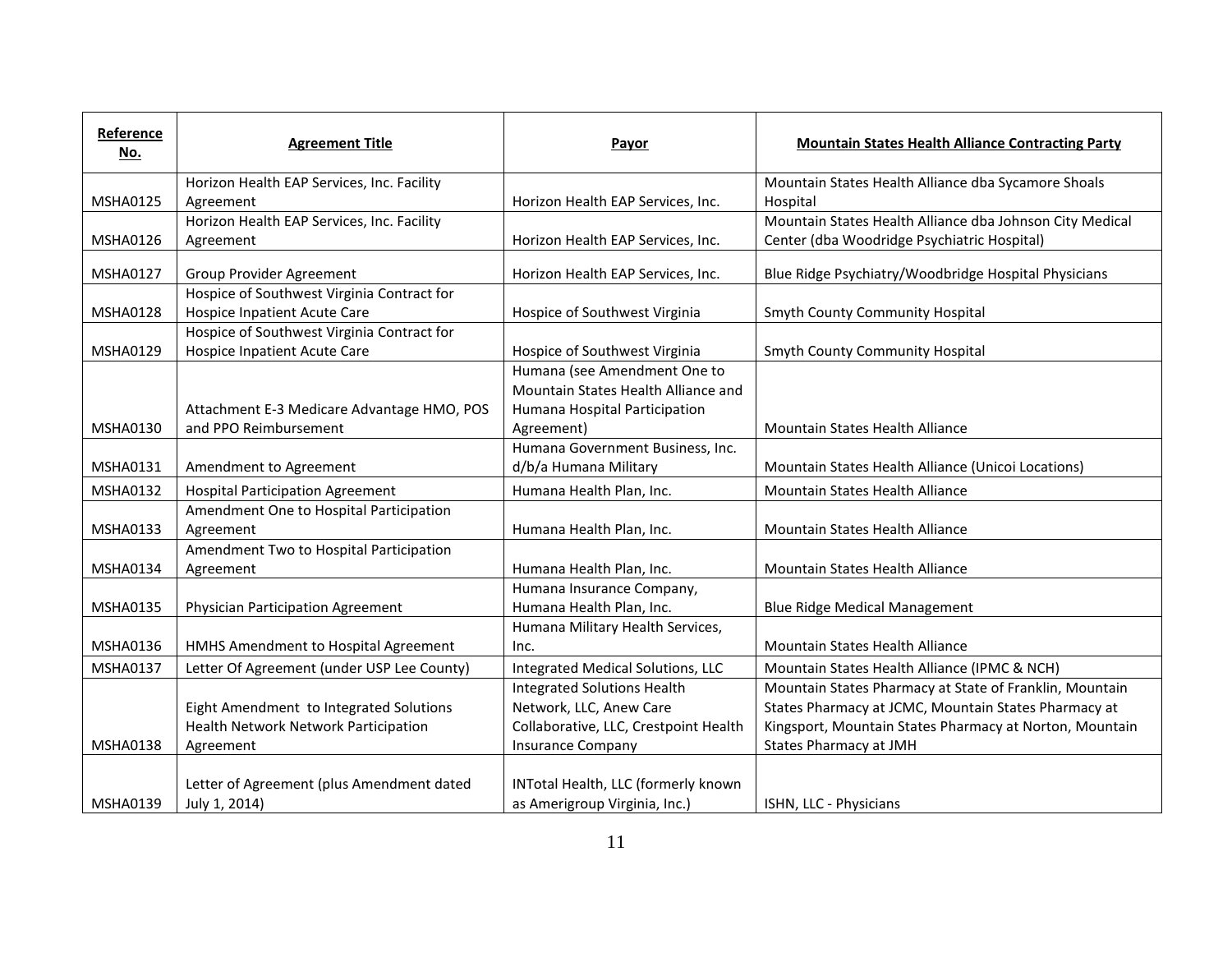| Reference<br><u>No.</u> | <b>Agreement Title</b>                        | Payor                                                                 | <b>Mountain States Health Alliance Contracting Party</b>                                                |
|-------------------------|-----------------------------------------------|-----------------------------------------------------------------------|---------------------------------------------------------------------------------------------------------|
|                         | $6th$ Amendment to ISHN Network participation |                                                                       |                                                                                                         |
| <b>MSHA0140</b>         | Agreement                                     | ISHN - AnewCare/CrestPoint                                            | Contract between ISHN and its subsidiaries - Professionals                                              |
|                         |                                               |                                                                       | Mountain States Health Alliance (Kingsport Day Surgery                                                  |
|                         |                                               |                                                                       | Center, Dickenson Community Hospital, Franklin Woods,                                                   |
|                         |                                               |                                                                       | Indian Path, Johnson City Medical, Woodridge Hospital,                                                  |
|                         |                                               |                                                                       | Johnson County Community Hospital, Johnston Memorial                                                    |
|                         | Sixth Amendment to ISHN Network Participation |                                                                       | Hospital, Norton Community Hospital, Russell County<br>Medical Center, Smyth County Community Hospital, |
|                         | Agreement (amending March 27, 2012            |                                                                       | Sycamore Shoals, Quillen Rehabilitation, Niswonger                                                      |
| <b>MSHA0141</b>         | Agreement)                                    | ISHN Entities (not signed)                                            | Children's Hospital)                                                                                    |
|                         | Amendment Seven to ISHN Network               |                                                                       |                                                                                                         |
|                         | Participation Agreement (Amerigroup TennCare  | ISHN, Anew Care Collaborative, LLC<br>and Crestpoint Health Insurance |                                                                                                         |
| <b>MSHA0142</b>         | Amendment)                                    | Company                                                               | Blue Ridge Medical Management Incorporated                                                              |
|                         |                                               |                                                                       | Mountain States Health Alliance (Franklin Woods, Indian                                                 |
|                         |                                               |                                                                       | Path Medical, Johnson City Medical, Woodridge Hospital,                                                 |
|                         |                                               |                                                                       | Johnson County Community Hospital, Sycamore Shoals,                                                     |
|                         | Tenth Amendment to Integrated Solutions       | ISHN, LLC, Anew Care Collaborative,                                   | Unicoi County Memorial Hospital, Niswonger Children's                                                   |
|                         | Health Network Participation Agreement        | LLC and Crestpoint Health Insurance                                   | Hospital, Kingsport Day Surgery Center, East Tennessee ASC,                                             |
| <b>MSHA0143</b>         | (Amerigroup TennCare Amendment)               | Company                                                               | Johnston Memorial Hospital                                                                              |
|                         |                                               |                                                                       | Mountain States (all Mountain States Health Alliance                                                    |
| <b>MSHA0144</b>         | <b>Network Participation Agreement</b>        | ISHN, LLC (and related entities)                                      | locations)                                                                                              |
|                         | Amendment to Network Participation            |                                                                       |                                                                                                         |
| <b>MSHA0145</b>         | Agreement (MA Amendment)                      | ISHN, LLC (and related entities)                                      | Mountain States (BRMMC, APP, NCPS)                                                                      |
|                         |                                               |                                                                       | Mountain States Health Alliance (Johnson City<br>Medical/Woodridge, Quillen Rehab, Johnson County       |
|                         |                                               |                                                                       | Community Hospital, Johnson County Home Health, Johnson                                                 |
|                         |                                               |                                                                       | County Family Medicine, Princeton Transitional Care, Franklin                                           |
|                         |                                               |                                                                       | Woods, Sycamore Shoals (Hospital and Psych Unit), Medical                                               |
|                         |                                               |                                                                       | Center HomeCare Services of Kingsport, Kingsport Day                                                    |
|                         |                                               |                                                                       | Surgery, Russell County (Medical Center, Psychiatric Unit,                                              |
|                         |                                               |                                                                       | Swing Bed, Home Health, Hospice), Mountain States Medical                                               |
|                         | Seventh Amendment to Network Participation    |                                                                       | Group Riverside Family Clinic, Smyth County (Community                                                  |
| <b>MSHA0146</b>         | Agreement (MA Amendment)                      | ISHN, LLC (and related entities)                                      | Hospital, Regional Home Care, Frances Marion Manor, Rehab                                               |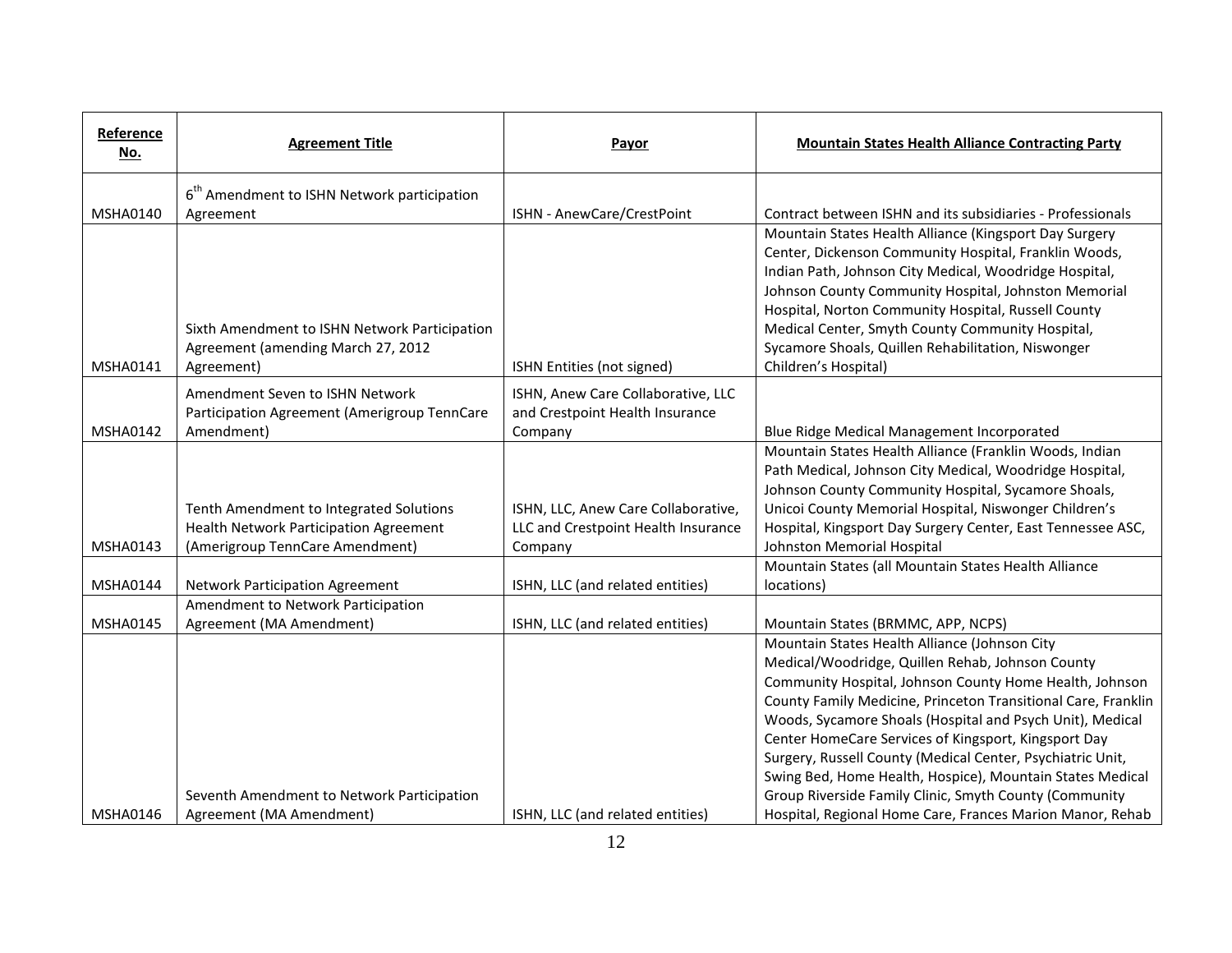| Reference<br>No. | <b>Agreement Title</b>                                                          | Payor                                                                  | <b>Mountain States Health Alliance Contracting Party</b>                                                                                                                                                                                                                                                                                                |
|------------------|---------------------------------------------------------------------------------|------------------------------------------------------------------------|---------------------------------------------------------------------------------------------------------------------------------------------------------------------------------------------------------------------------------------------------------------------------------------------------------------------------------------------------------|
|                  |                                                                                 |                                                                        | Unit, Glade Springs Family Medicine), Norton Community<br>Hospital, (including Skilled Nursing, Rehab, Home Care, Home<br>Health), Dickenson Community Hospital, Johnston Memorial<br>Hospital, Johnston Memorial Home Care, Mediserve medical<br>Equipment of Kingsport - Greeneville, Morristown, Knoxville,<br>Gray, Abingdon; Wilson Pharmacy, Inc. |
| MSHA0147         | <b>Agreement for Medical Services</b>                                           | Ivy Hall Nursing Home, Inc.                                            | <b>Mountain States Health Alliance</b>                                                                                                                                                                                                                                                                                                                  |
| <b>MSHA0148</b>  | Preferred Provider Acceptance Agreement                                         | Johnston & Associates, Inc.                                            | Mountain States Health Alliance - WC TN & VA Diagnostic                                                                                                                                                                                                                                                                                                 |
| MSHA0149         | Preferred Provider Acceptance Agreement                                         | Johnston & Associates, Inc.                                            | Mountain States Health Alliance - TN WC Rehab                                                                                                                                                                                                                                                                                                           |
| MSHA0150         | Preferred Provider Acceptance Agreement                                         | Johnston & Associates, Inc.                                            | Mountain States Health Alliance VA WC Rehab                                                                                                                                                                                                                                                                                                             |
| MSHA0151         | <b>Business Associate Addendum</b>                                              | KDM, Inc. dba Durham-Hensley<br><b>Health and Rehabilitation</b>       | Mountain States Health Alliance                                                                                                                                                                                                                                                                                                                         |
| <b>MSHA0152</b>  | <b>Agreement for Medical Services</b>                                           | KDM, Inc. dba Durham-Hensley<br><b>Health and Rehabilitation</b>       | Mountain States Health Alliance                                                                                                                                                                                                                                                                                                                         |
| MSHA0153         | <b>Agreement for Medical Services</b>                                           | Lakebridge Medical Investors, LLC<br>dba Lakebridge Health Care Center | Mountain States Health Alliance                                                                                                                                                                                                                                                                                                                         |
| <b>MSHA0154</b>  | M.D. Individual Practice Association, Inc.<br><b>Hospital Service Agreement</b> | M.D. Individual Practice Association,<br>Inc.                          | Russell County Medical Center, Inc.                                                                                                                                                                                                                                                                                                                     |
| MSHA0155         | Medicaid Addendum to Magellan Behavioral<br>Health, Inc. Provider Agreement     | Magellan Behavioral Health, Inc.                                       | <b>Blue Ridge Medical Management Corporation</b>                                                                                                                                                                                                                                                                                                        |
| MSHA0156         | Facility and Program Participation Agreement                                    | Magellan Behavioral Health, Inc.                                       | <b>Mountain States Health Alliance</b>                                                                                                                                                                                                                                                                                                                  |
| <b>MSHA0157</b>  | Amendment(s) to Magellan Behavioral Health,<br>Inc. Provider Agreement.         | Magellan Behavioral Health, Inc.                                       | Mountain States Health Alliance                                                                                                                                                                                                                                                                                                                         |
| <b>MSHA0158</b>  | Facility and Program Participation Agreement                                    | Magellan Behavioral Health, Inc.                                       | Mountain States Health Alliance                                                                                                                                                                                                                                                                                                                         |
| <b>MSHA0159</b>  | Participating Provider Agreement                                                | Managed Health Network, Inc.                                           | Russell County Medical Center, Inc.                                                                                                                                                                                                                                                                                                                     |
| MSHA0160         | Amendment to Participating Provider<br>Agreement                                | Managed Health Network, Inc.                                           | Russell County Medical Center, Inc.                                                                                                                                                                                                                                                                                                                     |
| MSHA0161         | Medcost Participating Physician Organization<br>Agreement                       | MedCost, Inc.                                                          | Southwest Virginia Healthnet                                                                                                                                                                                                                                                                                                                            |
| <b>MSHA0162</b>  | MedCost Participating Physician Organization<br>Agreement                       | MedCost, LLC                                                           | Southwest Virginia Healthnet                                                                                                                                                                                                                                                                                                                            |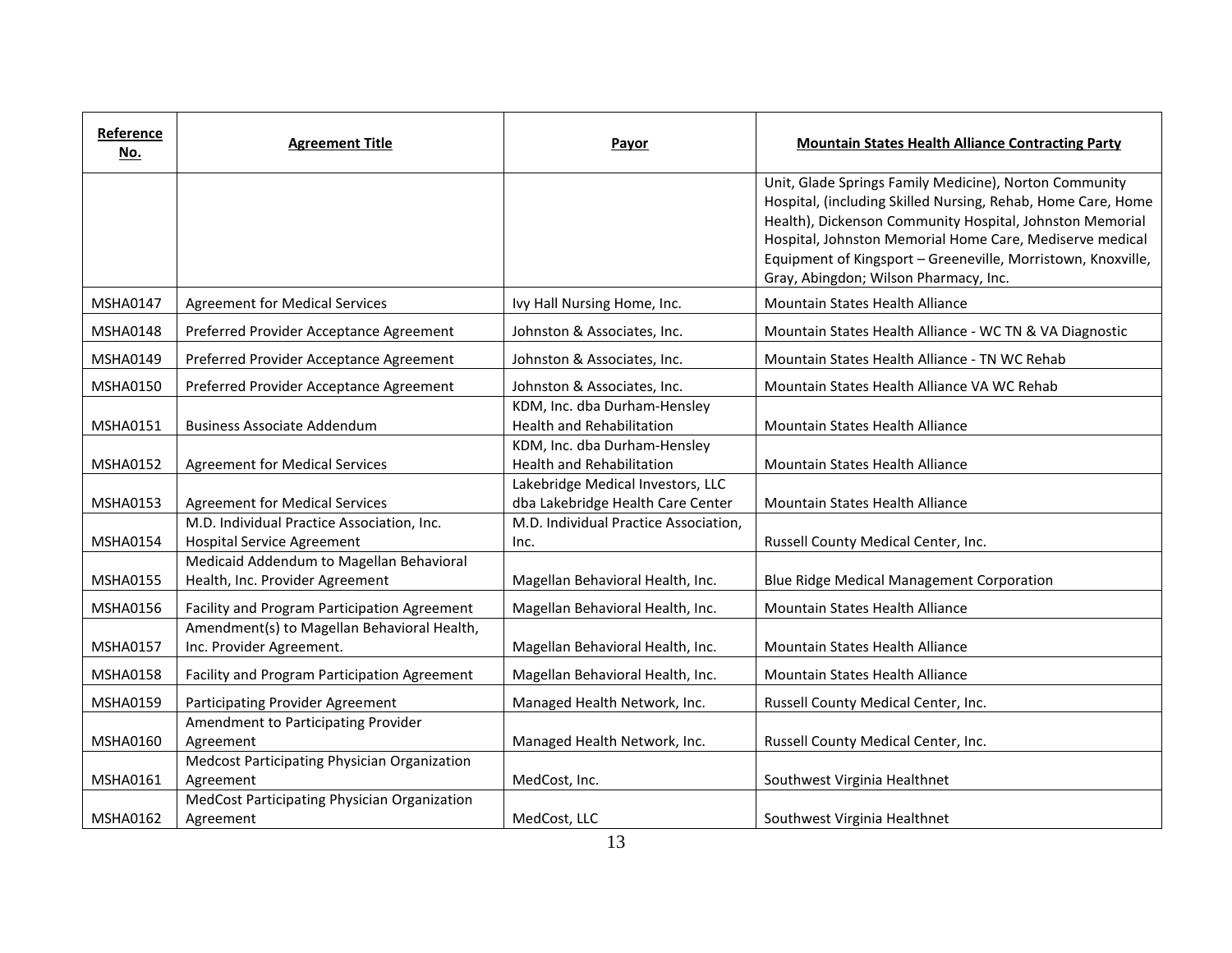| Reference<br>No. | <b>Agreement Title</b>                                                                             | Payor                                                              | <b>Mountain States Health Alliance Contracting Party</b>                                            |
|------------------|----------------------------------------------------------------------------------------------------|--------------------------------------------------------------------|-----------------------------------------------------------------------------------------------------|
|                  | Amendment No. 1 Medcost, Inc. Hospital                                                             |                                                                    |                                                                                                     |
| MSHA0163         | Agreement                                                                                          | Medcost, Inc.                                                      | Johnston Memorial Hospital                                                                          |
| <b>MSHA0164</b>  | Amendment to Hospital Service Agreement                                                            | <b>Medical Control Network Solutions,</b><br>Inc.                  | Norton Community Hospital                                                                           |
|                  |                                                                                                    | <b>Medical Control Network Solutions,</b>                          |                                                                                                     |
| <b>MSHA0165</b>  | <b>Facility Service Agreement</b>                                                                  | Inc.                                                               | Norton Community Hospital                                                                           |
|                  | Medical Network Hospital Network Provider                                                          |                                                                    |                                                                                                     |
| <b>MSHA0166</b>  | Agreement                                                                                          | Medical Network, Inc.                                              | <b>Sycamore Shoals</b>                                                                              |
| <b>MSHA0167</b>  | <b>Facility Network Participation Agreement</b>                                                    | Mental Health Associates, Inc.                                     | ISHN, LLC                                                                                           |
| <b>MSHA0168</b>  | <b>Facility Participation Agreement</b>                                                            | Modern Chevrolet                                                   | <b>Russell County Medical Center</b>                                                                |
| <b>MSHA0169</b>  | Mountain Empire PACE Provider Agreement                                                            | Mountain Empire Older Citizens, Inc.                               | <b>Community Physicians Services Corporation</b>                                                    |
| <b>MSHA0170</b>  | Mountain Empire PACE Provider Agreement, as<br>amended                                             | Mountain Empire Older Citizens, Inc.                               | Norton Community Hospital Home Health                                                               |
| <b>MSHA0171</b>  | Mountain Empire PACE Provider Agreement                                                            | Mountain Empire Older Citizens, Inc.                               | Norton Community Physicians Services                                                                |
| <b>MSHA0172</b>  | Mountain Empire PACE Provider Agreement                                                            | Mountain Empire Older Citizens, Inc.                               | Norton Community Hospital                                                                           |
| <b>MSHA0173</b>  | Mountain Empire PACE Provider Agreement                                                            | Mountain Empire Older Citizens, Inc.                               | <b>Community Physicians Services Corporation</b>                                                    |
| <b>MSHA0174</b>  | Mountain Empire PACE Provider Agreement                                                            | Mountain Empire Older Citizens, Inc.                               | Community Home Care, Norton Community Hospital                                                      |
| <b>MSHA0175</b>  | Multiplan, Inc. Participating Practitioner<br>Agreement                                            | MultiPlan, Inc.                                                    | No group contract just individual contracts so multiple<br>contracts with multiple effective dates. |
| <b>MSHA0176</b>  | Letter of Agreement MVP Health Care Services<br>Agreement for Medicare PPO                         | MVP Health Plan, Inc., MVP Select<br>Care, Inc. and MVP Affiliates | Mountain States Health Alliance and Blue Ridge Medical<br>Management                                |
| <b>MSHA0177</b>  | Participating Agreement for an Integrated<br>Delivery System or Physician Hospital<br>Organization | National Preferred Provider<br>Network, Inc.                       | Southwest Virginia Health Network (JMH & Physicians)                                                |
| <b>MSHA0178</b>  | <b>Health Care Facility Agreement</b>                                                              | Novanet, Inc.                                                      | <b>MSHA Hospitals</b>                                                                               |
| MSHA0179         | HealthCare Professional Agreement (as<br>amended)                                                  | Novanet, Inc.                                                      | <b>BRMMC</b>                                                                                        |
| <b>MSHA0180</b>  | <b>Health Care Facility Agreement</b>                                                              | Novanet, Inc.                                                      | <b>KDS</b>                                                                                          |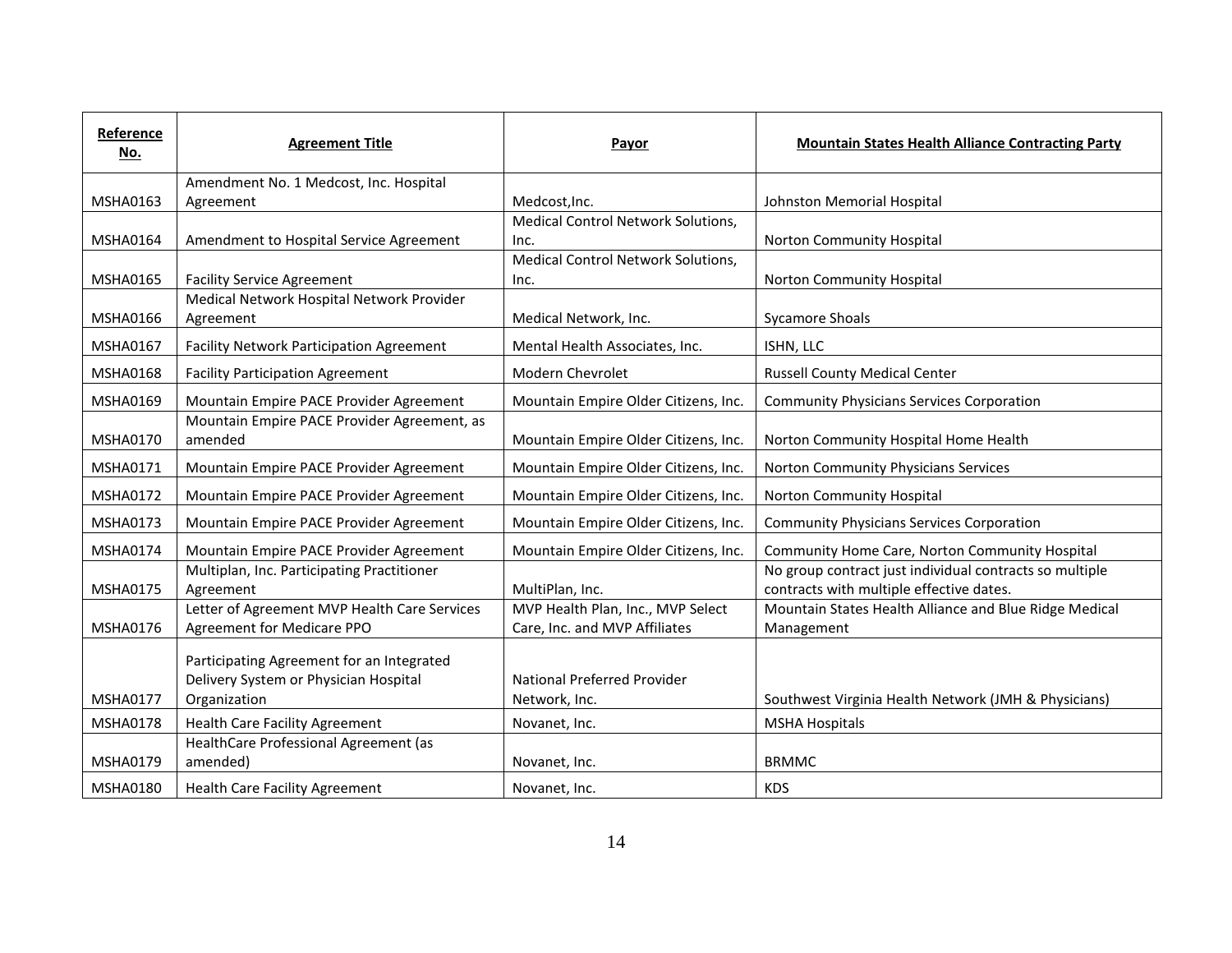| Reference<br>No. | <b>Agreement Title</b>                                                                                     | Payor                                | <b>Mountain States Health Alliance Contracting Party</b>                                                                                                                                                                                                                                                                                                                                     |
|------------------|------------------------------------------------------------------------------------------------------------|--------------------------------------|----------------------------------------------------------------------------------------------------------------------------------------------------------------------------------------------------------------------------------------------------------------------------------------------------------------------------------------------------------------------------------------------|
| <b>MSHA0181</b>  | Health Care Professional Agreement                                                                         | Novanet, Inc.                        | BRMMC, Norton Community Physician Services, Abingdon<br>Physician Partners, Dickenson Medical Associates, Dickenson<br>Community Hospital ER Physicians, Smyth County<br>Community Hospital ER Physicians, Smyth County<br>Community Hospital Physicians, Russell County Medical<br>Center ER Physicians, Russell County Medical Center<br>Physicians, Johnston Memorial Hospital Physicians |
| <b>MSHA0182</b>  | Health Care Professional Agreement                                                                         | Novanet, Inc.                        | Blue Ridge Medical Management Corporation                                                                                                                                                                                                                                                                                                                                                    |
| MSHA0183         | Health Care Facility Agreement Worker's<br><b>Compensation Benefit Programs</b>                            | Novanet, Inc.                        | Kingsport Day Surgery                                                                                                                                                                                                                                                                                                                                                                        |
| <b>MSHA0184</b>  | Health Care Facility Agreement Worker's<br><b>Compensation Benefit Programs</b>                            | Novanet, Inc.                        | <b>Mountain States Health Alliance</b>                                                                                                                                                                                                                                                                                                                                                       |
| <b>MSHA0185</b>  | Optimum Choice, Inc. Hospital Service<br>Agreement                                                         | Optimum Choice, Inc.                 | Russell County Medical Center, Inc.                                                                                                                                                                                                                                                                                                                                                          |
| <b>MSHA0186</b>  | Participating Agreement with 4Most Health<br>Network                                                       | Physician Services, LC               | Southwest Virginia Health Network (Facility & Physician)                                                                                                                                                                                                                                                                                                                                     |
| <b>MSHA0187</b>  | <b>Facility Participation Agreement</b>                                                                    | <b>Pittston Coal</b>                 | <b>Russell County Medical Center</b>                                                                                                                                                                                                                                                                                                                                                         |
| <b>MSHA0188</b>  | <b>USA Care Plan</b>                                                                                       | <b>Preferred Care</b>                | Facility not listed in agreement                                                                                                                                                                                                                                                                                                                                                             |
| MSHA0189         | Professional Service Agreement                                                                             | Premier Comp Solutions, LLC          | <b>Mountain States Health Alliance</b>                                                                                                                                                                                                                                                                                                                                                       |
| <b>MSHA0190</b>  | Professional Service Agreement                                                                             | Premier Comp Solutions, LLC          | Mountain States Health Alliance                                                                                                                                                                                                                                                                                                                                                              |
| <b>MSHA0191</b>  | Letter of Agreement                                                                                        | Prime Health Services, Inc.          | <b>Blue Ridge Medical Management Corporation</b>                                                                                                                                                                                                                                                                                                                                             |
| <b>MSHA0192</b>  | PHCS Participating Professional Agreement                                                                  | Private Healthcare Systems, Inc.     | no group contract just multiple individual contracts with<br>multiple effective dates.                                                                                                                                                                                                                                                                                                       |
| MSHA0193         | PHCS Participating Facility Agreement                                                                      | Private Healthcare Systems, Inc.     | Mountain States Health Alliance d/b/a Johnson City Medical<br>Center                                                                                                                                                                                                                                                                                                                         |
| MSHA0194         | Preferred Facility Agreement                                                                               | Private Healthcare Systems, Inc.     | Norton Community Hospital                                                                                                                                                                                                                                                                                                                                                                    |
| <b>MSHA0195</b>  | Facility Agreement (2 <sup>nd</sup> , 3 <sup>rd</sup> , 4 <sup>th</sup> , 6-8 <sup>th</sup><br>Amendments) | Private Healthcare Systems, Inc.     | Mountain States Health Alliance                                                                                                                                                                                                                                                                                                                                                              |
| <b>MSHA0196</b>  | Letter of Understanding                                                                                    | Public Risk Services, Inc. /The Pool | Mountain States Health Alliance                                                                                                                                                                                                                                                                                                                                                              |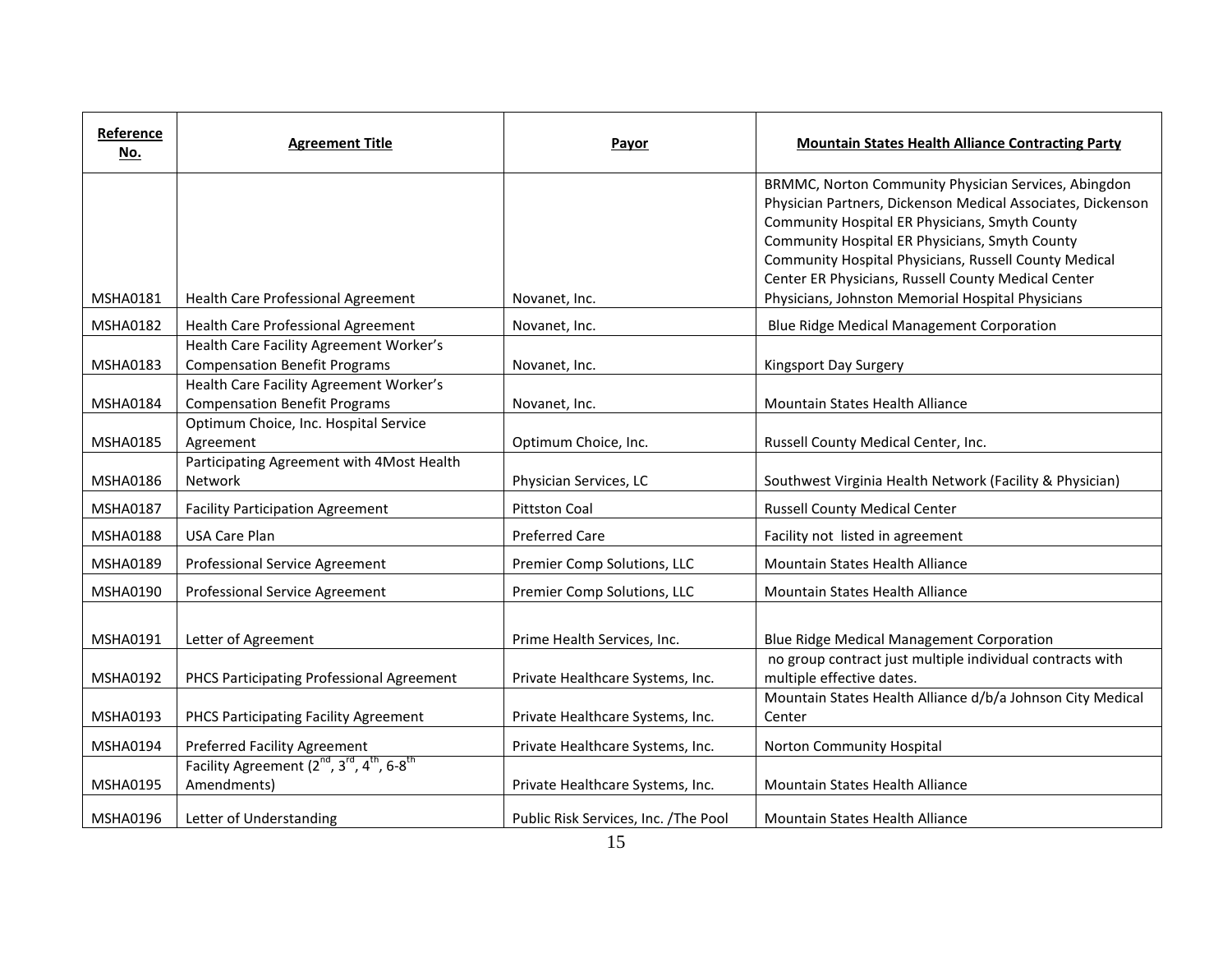| Reference<br><u>No.</u> | <b>Agreement Title</b>                                                            | Payor                                                                         | <b>Mountain States Health Alliance Contracting Party</b>           |
|-------------------------|-----------------------------------------------------------------------------------|-------------------------------------------------------------------------------|--------------------------------------------------------------------|
| <b>MSHA0197</b>         | TennCare Addendum - Bureau of TennCare<br>required Language - Provider Agreements | River Valley plan                                                             | TennCare - Deemed policy for MSHA entities including<br>Physicians |
| <b>MSHA0198</b>         | <b>Agreement for Medical Services</b>                                             | Roan Highlands Medical Investors,<br>LLC dba Roan Highlands Nursing<br>Center | <b>Mountain States Health Alliance</b>                             |
| MSHA0199                | <b>Hospital Agreement</b>                                                         | <b>Russell County Detention Center</b>                                        | <b>Russell County Medical Center</b>                               |
| <b>MSHA0200</b>         | Network Access Agreement                                                          | Sentara Health Plans, Inc.                                                    | ISHN, LLC (MSHA & MSMG)                                            |
| <b>MSHA0201</b>         | 3 <sup>rd</sup> Amendment to Network Access Agreement<br>(Cova Commercial)        | Sentara Health Plans, Inc.                                                    | ISHN, LLC - (MSHA & MMG)                                           |
| <b>MSHA0202</b>         | Letter of intent to participate in the USP LEE<br>provider network                | Seven Corners, Inc.                                                           | Mountain States Health Alliance                                    |
| <b>MSHA0203</b>         | Medical Equipment Supplier Medicare<br>Advantage Agreement                        | Southeast Services, Inc.                                                      | <b>Community Home Care</b>                                         |
| <b>MSHA0204</b>         | Home Health Care Medicare Advantage<br>Agreement                                  | Southeast Services, Inc.                                                      | Smyth County Community Hospital                                    |
| <b>MSHA0205</b>         | Amendment 1 to the Home Health Care Provider<br>Agreement                         | Southeast Services, Inc.                                                      | <b>Smyth County Homecare</b>                                       |
| <b>MSHA0206</b>         | Home Health Care Medicare Advantage<br>Agreement                                  | Southeast Services, Inc.                                                      | Norton Community Home Health                                       |
| <b>MSHA0207</b>         | Amendment 1 to the Home Health Care Provider<br>Agreement                         | Southeast Services, Inc.                                                      | <b>Mountain States Health Alliance</b>                             |
| <b>MSHA0208</b>         | Anthem Blue Cross and Blue Shield's Provider<br>Agreement -SNF                    | Southeast Services, Inc.                                                      | Not identified, this packet is not executed                        |
| MSHA0209                | Anthem Blue Cross and Blue Shield's Provider<br>Agreement - SNF                   | Southeast Services, Inc.                                                      | Not identified, this packet is not executed                        |
| <b>MSHA0210</b>         | Southern Health Services, Inc. PHO Agreement /<br>Coventry - VA Medicaid          | Southern Health Services, Inc.                                                | ISHN, LLC (MSHA & MSMG)                                            |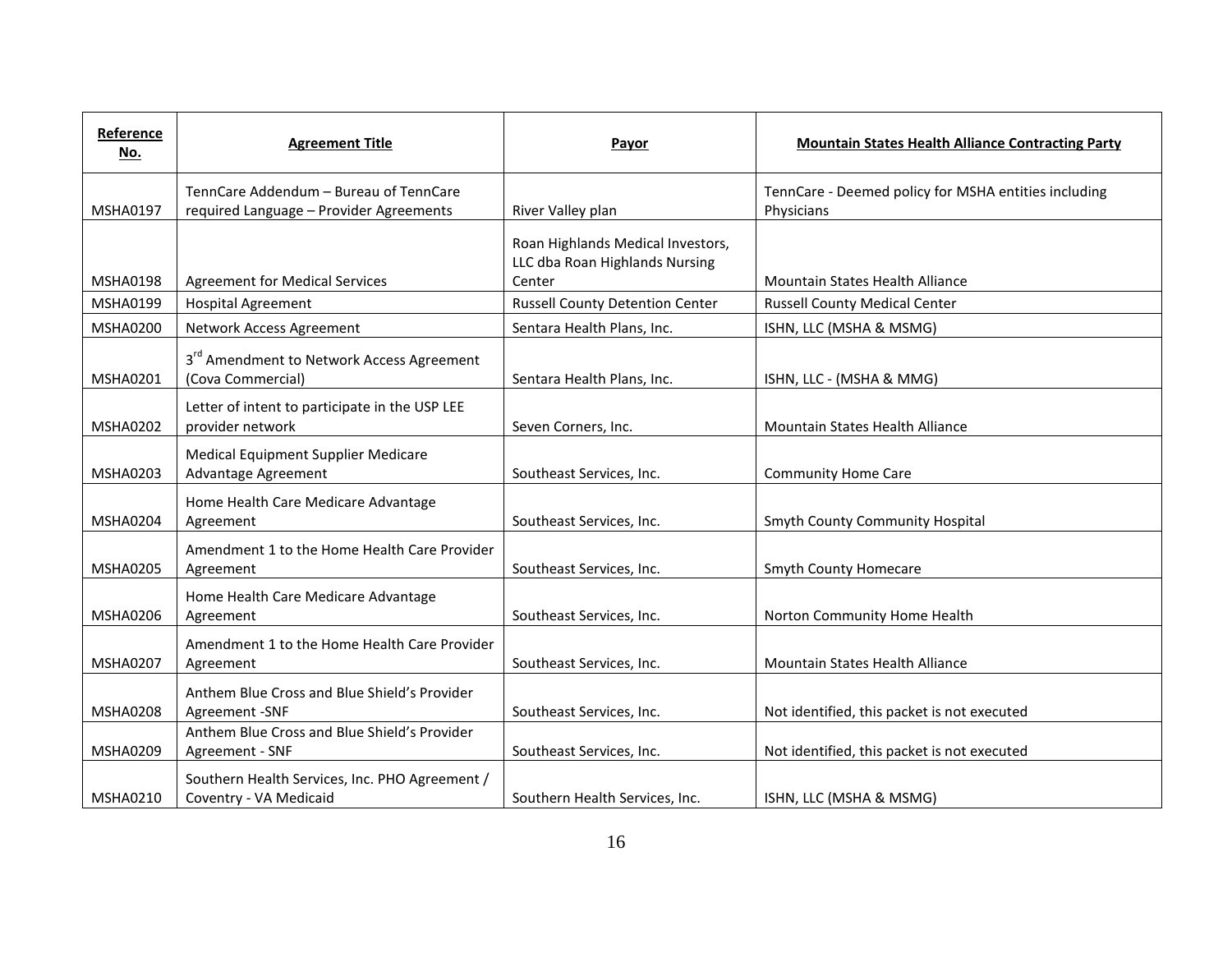| Reference<br>No. | <b>Agreement Title</b>                                                                                                                                 | Payor                                            | <b>Mountain States Health Alliance Contracting Party</b>                           |
|------------------|--------------------------------------------------------------------------------------------------------------------------------------------------------|--------------------------------------------------|------------------------------------------------------------------------------------|
| <b>MSHA0211</b>  | Contract                                                                                                                                               | Southwest Virginia Mental Health<br>Institute    | Smyth County Community Hospital                                                    |
| <b>MSHA0212</b>  | Hospital To Hospital Transfer Agreement                                                                                                                | Southwest Virginia Mental Health<br>Institute    | Smyth County Community Hospital                                                    |
| <b>MSHA0213</b>  | Tennessee Department of Health,<br>Communicable & Environmental Diseases and<br>Emergency Preparedness, HIV/STD Programs,<br>Ryan White Part B Program | State Of Tennessee Department of<br>Health       | Unicoi County Memorial Hospital                                                    |
| <b>MSHA0214</b>  | Mammography Screening Program                                                                                                                          | Tennessee Department of Health                   | Mountain States Health Alliance                                                    |
| <b>MSHA0215</b>  | Letter of Agreement                                                                                                                                    | Tennessee Department of Health                   | Unicoi County Memorial Hospital                                                    |
| <b>MSHA0216</b>  | CEDEP Program (Ryan White)                                                                                                                             | Tennessee Department of Health                   | Johnson City Medical Center - Facilities to be determined<br>based on vendor forms |
| <b>MSHA0217</b>  | Contract                                                                                                                                               | The Infant Toddler Connection of<br>Mount Rogers | Smyth County Community Hospital                                                    |
| <b>MSHA0218</b>  | Amendment No. 1 to The Initial Group Provider<br><b>Participation Agreement</b>                                                                        | The Initial Group                                | Southwest Virginia Health Network - APP                                            |
| <b>MSHA0219</b>  | Managed Care Agreement                                                                                                                                 | The Initial Group, Inc.                          | ISHN, LLC                                                                          |
| <b>MSHA0220</b>  | Three Rivers Provider Network Agreement                                                                                                                | Three Rivers Provider Network                    | Southwest Health Network (Hospital Affiliation - Johnston<br>Memorial Hospital)    |
| <b>MSHA0221</b>  | Provider Network Agreement                                                                                                                             | Three Rivers Provider Network, Inc.              | Southwest Virginia Health Network - JMH physicians                                 |
| <b>MSHA0222</b>  | Amendment to the Trigon Services, Inc. Home<br><b>Health Care Agreement</b>                                                                            | Trigon Services, Inc.                            | <b>Smyth County Community</b>                                                      |
| MSHA0223         | Home Health Care Agreement                                                                                                                             | Trigon Services, Inc.                            | Smyth County Community Hospital Home Health                                        |
| <b>MSHA0224</b>  | Amendment to the Trigon Services, Inc. Home<br><b>Health Care Agreement</b>                                                                            | Trigon Services, Inc.                            | <b>Smyth County Community</b>                                                      |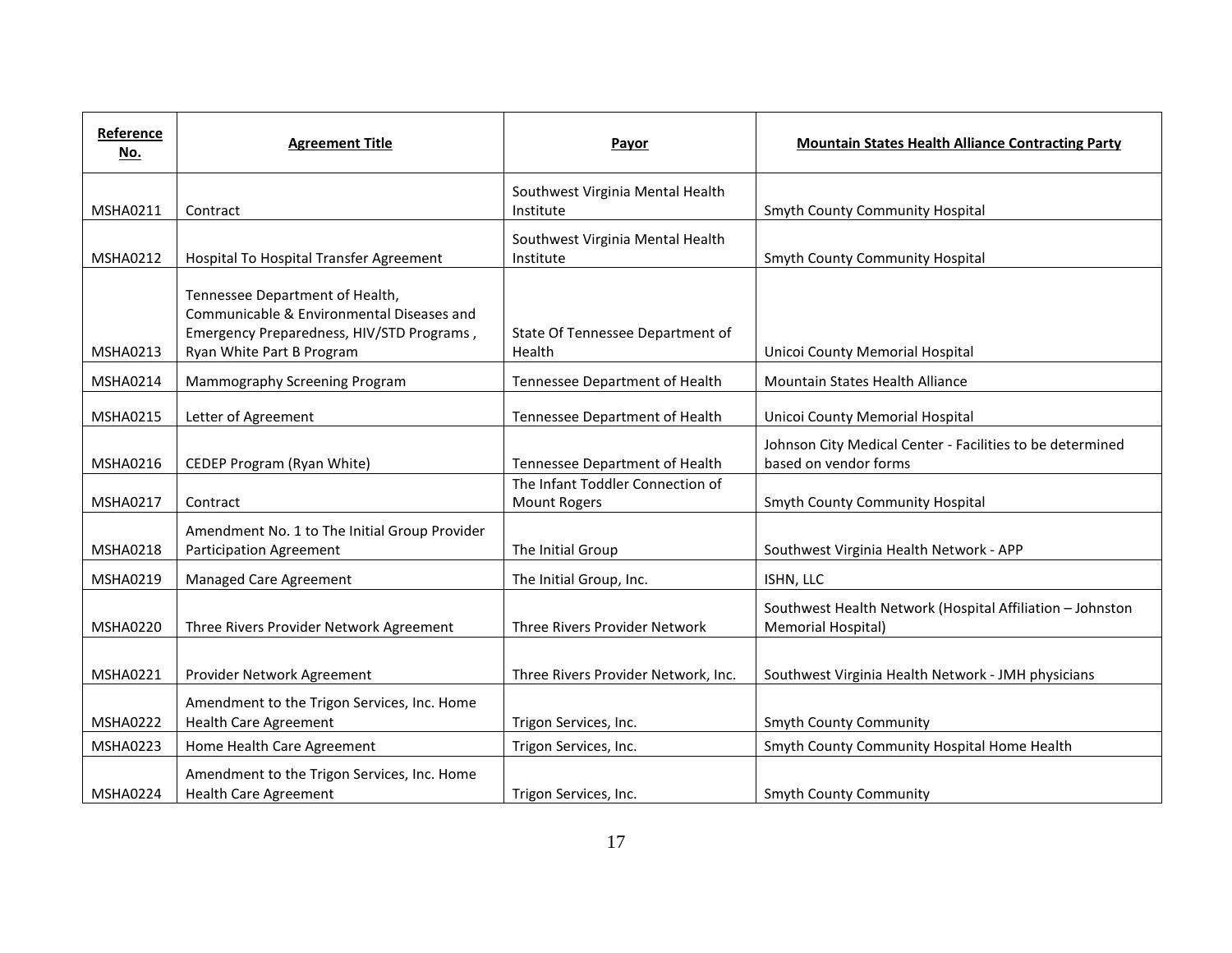| Reference<br>No. | <b>Agreement Title</b>                                                                                            | Payor                                                                                                                                                                                                                          | <b>Mountain States Health Alliance Contracting Party</b>                                              |
|------------------|-------------------------------------------------------------------------------------------------------------------|--------------------------------------------------------------------------------------------------------------------------------------------------------------------------------------------------------------------------------|-------------------------------------------------------------------------------------------------------|
| <b>MSHA0225</b>  | Institution Agreement (as amended by VA PCCC<br>Amendment)                                                        | TriWest Healthcare Alliance Corp.                                                                                                                                                                                              | Mountain States Health Alliance                                                                       |
| <b>MSHA0226</b>  | <b>Cooperating Provider Agreement</b>                                                                             | Trustees of the UMWA 1992 (and<br>1993) Benefit Plan;                                                                                                                                                                          | Mountain States Health Alliance d/b/a Russell County<br><b>Medical Center Home Health</b>             |
| <b>MSHA0227</b>  | <b>Cooperating Provider Agreement</b>                                                                             | Trustees of the United Mine Workers<br>of America Combined Benefit Fund,<br>the Trustees of UMWA 1992 Benefit<br>Plan, the Trustees of the UMWA<br>1993 Benefit Plan and the Trustees<br>of the UMWA Prefunded Benefit<br>Plan | Mountain States Health Alliance dba Russell County Medical<br>Center                                  |
| <b>MSHA0228</b>  | Agreement                                                                                                         | Trustees of the UMWA 1992 (and<br>1993) Benefit Plan;                                                                                                                                                                          | Norton Community Hospital                                                                             |
| <b>MSHA0229</b>  | Agreement                                                                                                         | <b>UMWA Health and Retirement</b>                                                                                                                                                                                              | Mountain States Managed Care, Inc. (TN Facilities)                                                    |
| <b>MSHA0230</b>  | Assignment and Assumption Agreement                                                                               | Unicoi Memorial Hospital                                                                                                                                                                                                       | Mountain States Health Alliance                                                                       |
| <b>MSHA0231</b>  | United Behavioral Health, Inc. Facility<br><b>Participation Agreement</b>                                         | United Behavioral Health, Inc.                                                                                                                                                                                                 | Mountain States Health Alliance d/b/a Indian Path Pavilion                                            |
| <b>MSHA0232</b>  | Fifth Amendment to United Behavioral Health,<br>Inc. Facility Participation Agreement                             | United Behavioral Health, Inc.                                                                                                                                                                                                 | Mountain States Health Alliance d/b/a Indian Path Pavilion                                            |
| <b>MSHA0233</b>  | 1 <sup>st</sup> Amendment to the United Behavioral Health<br>Tenncare Program Facility Participation<br>Agreement | United Behavioral Health, Inc.                                                                                                                                                                                                 | Mountain States Health Alliance d/b/a Sycamore Shoals<br>Hospital and Woodbridge Psychiatric Hospital |
| <b>MSHA0234</b>  | Ambulatory Surgical Center All Payer Appendix                                                                     | <b>United Healthcare</b>                                                                                                                                                                                                       | East Tennessee Ambulatory Surgery Center                                                              |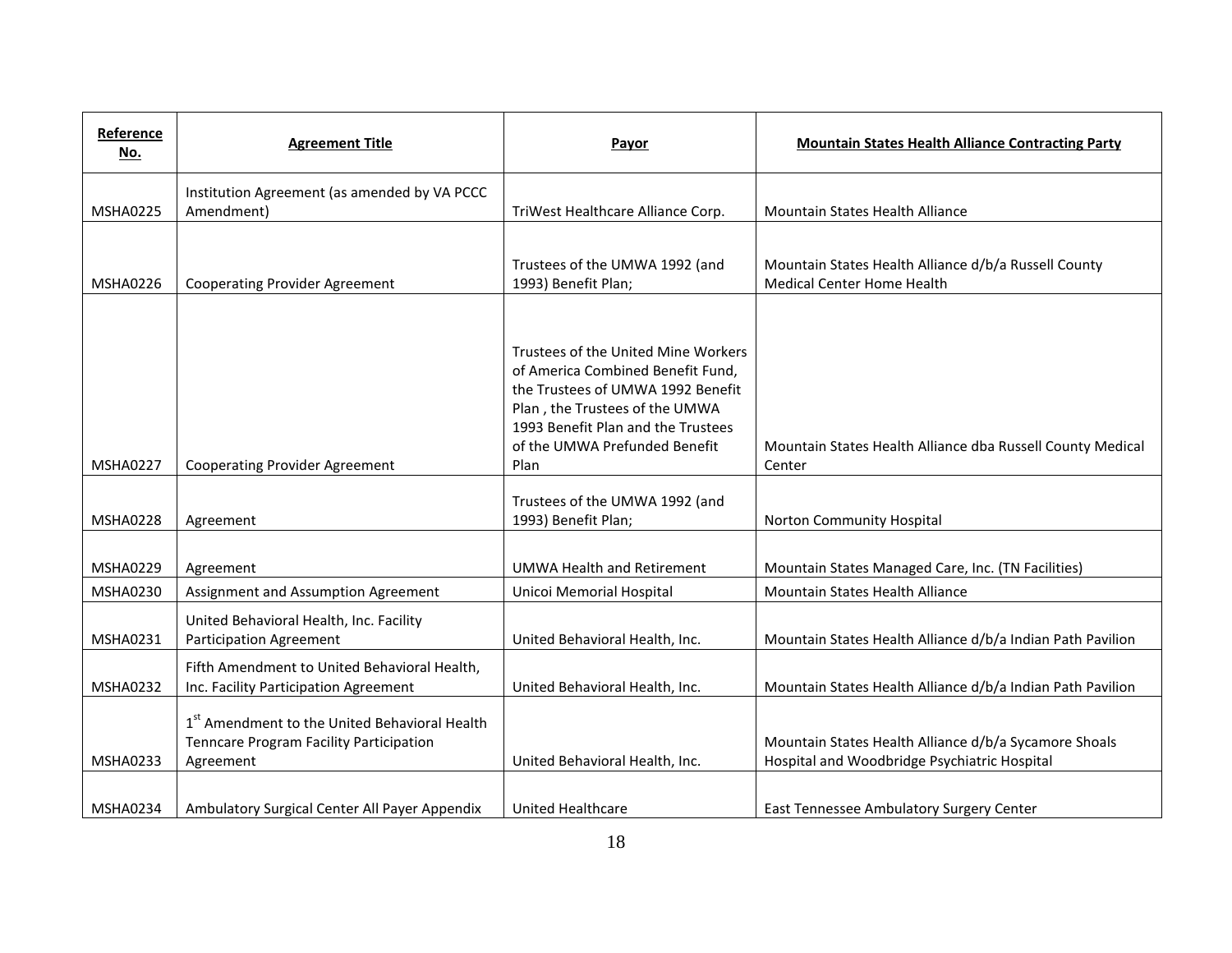| Reference<br>No. | <b>Agreement Title</b>                                          | Payor                    | <b>Mountain States Health Alliance Contracting Party</b>                                                                                                                                                                                                                                                                                                                                                                                       |
|------------------|-----------------------------------------------------------------|--------------------------|------------------------------------------------------------------------------------------------------------------------------------------------------------------------------------------------------------------------------------------------------------------------------------------------------------------------------------------------------------------------------------------------------------------------------------------------|
| <b>MSHA0235</b>  | Ambulatory Surgical Center Compass Payer<br>Appendix - Exchange | <b>United Healthcare</b> | East Tennessee Ambulatory Surgery Center                                                                                                                                                                                                                                                                                                                                                                                                       |
| <b>MSHA0236</b>  | Ambulatory Surgical Center All Payer Appendix                   | <b>United Healthcare</b> | Kingsport Ambulatory Surgery Center                                                                                                                                                                                                                                                                                                                                                                                                            |
| <b>MSHA0237</b>  | Ambulatory Surgical Center Compass Payer<br>Appendix - Exchange | <b>United Healthcare</b> | Kingsport Ambulatory Surgery Center                                                                                                                                                                                                                                                                                                                                                                                                            |
| <b>MSHA0238</b>  | Durable Medical Equipment Services All Payer<br>Appendix        | <b>United Healthcare</b> | Mediserve Medical Equipment of Kingsport, Inc., Mountain<br>States Pharmacy and Community Home Care                                                                                                                                                                                                                                                                                                                                            |
|                  |                                                                 |                          | Mountain States Health Alliance dba MCHC, MCHC of<br>Kingsport, Johnson County Home Health and Norton Home<br>Health, Johnston Memorial Home Health, Unicoi County<br>Home Health, Russell County Home Health and Smyth                                                                                                                                                                                                                        |
| <b>MSHA0239</b>  | All Payer Appendix                                              | <b>United Healthcare</b> | <b>County Regional Home Care</b>                                                                                                                                                                                                                                                                                                                                                                                                               |
| MSHA0240         | All Payer Appendix                                              | United Healthcare        | Mountain States Health Alliance dba Medical Center Hospice<br>and Russell County Hospice                                                                                                                                                                                                                                                                                                                                                       |
| <b>MSHA0241</b>  | Home Infusion Therapy Services All Payer<br>Appendix            | <b>United Healthcare</b> | <b>Mountain States Pharmacy</b>                                                                                                                                                                                                                                                                                                                                                                                                                |
| <b>MSHA0242</b>  | Ambulatory Surgical Center Medicare SNP Payer<br>Appendix       | United Healthcare        | Kingsport Ambulatory Surgery Center                                                                                                                                                                                                                                                                                                                                                                                                            |
| MSHA0243         | Medicare SNP Home Health Services Payment<br>Appendix           | United Healthcare        | Norton Community Home Care, Mediserve Medical<br>Equipment of Kingsport, Mountain States Health Alliance dba<br>Medical Center Home Health, Mountain States Health<br>Alliance dba Johnson County Home Health, Mountain States<br>Health Alliance dba Medical Center HomeCare Services of<br>Kingsport, Smyth County Regional HomeCare, Norton<br>Community Hospital Home Health, Johnston Memorial Home<br>Health, Russell County Home Health |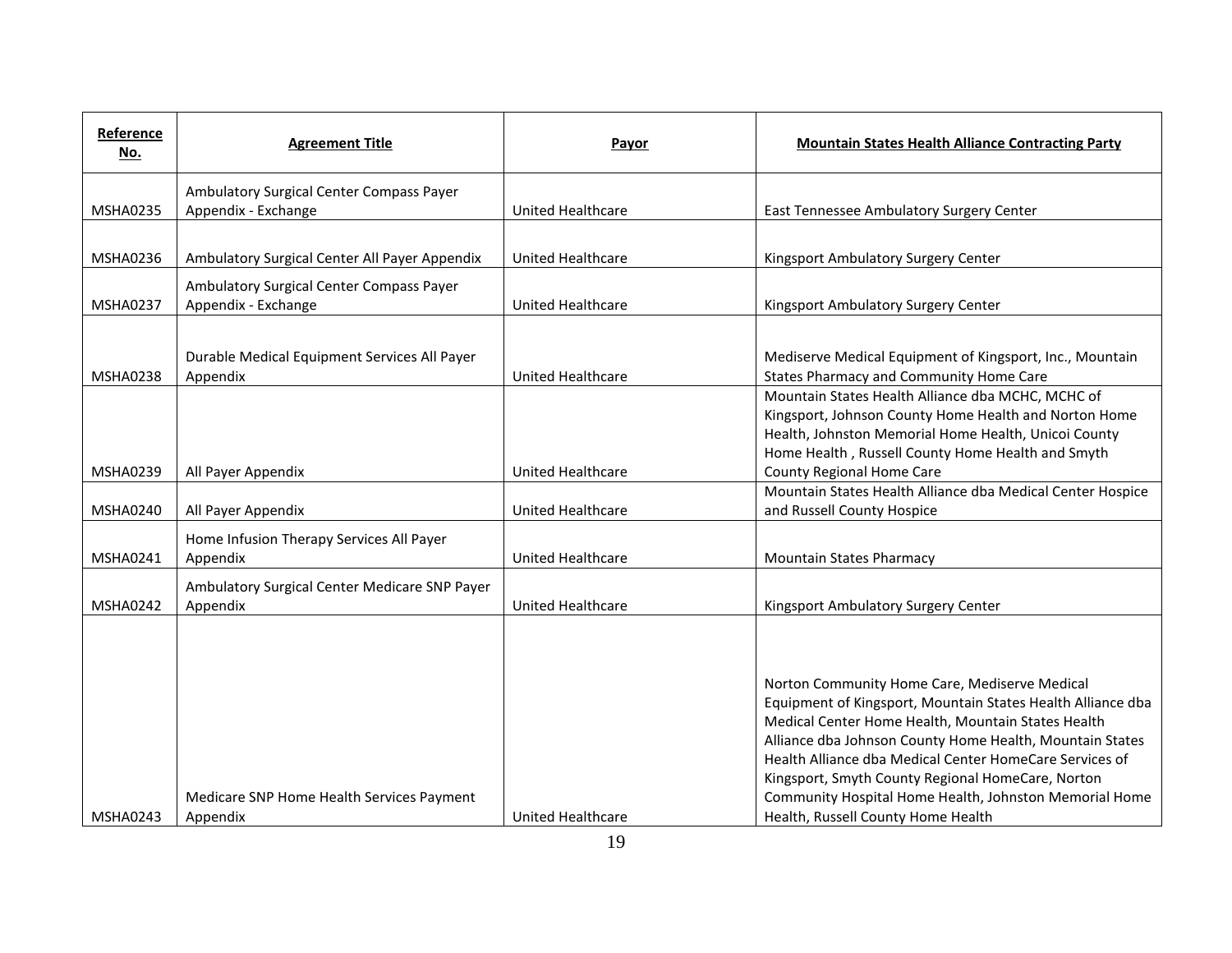| Reference<br><u>No.</u> | <b>Agreement Title</b>                                                                 | Payor                                               | <b>Mountain States Health Alliance Contracting Party</b>                                                                                                                                                                                                                                                                                                                                                                                       |
|-------------------------|----------------------------------------------------------------------------------------|-----------------------------------------------------|------------------------------------------------------------------------------------------------------------------------------------------------------------------------------------------------------------------------------------------------------------------------------------------------------------------------------------------------------------------------------------------------------------------------------------------------|
| <b>MSHA0244</b>         | Ambulatory Surgical Center Medicaid Payer<br>Appendix                                  | <b>United Healthcare</b>                            | Kingsport Ambulatory Surgery Center                                                                                                                                                                                                                                                                                                                                                                                                            |
| <b>MSHA0245</b>         | Home Health Services Medicaid Payer Appendix                                           | <b>United Healthcare</b>                            | Norton Community Home Care, Mediserve Medical<br>Equipment of Kingsport, Mountain States Health Alliance dba<br>Medical Center Home Health, Mountain States Health<br>Alliance dba Johnson County Home Health, Mountain States<br>Health Alliance dba Medical Center HomeCare Services of<br>Kingsport, Smyth County Regional HomeCare, Norton<br>Community Hospital Home Health, Johnston Memorial Home<br>Health, Russell County Home Health |
| MSHA0246                | Medicaid Hospice Payer Appendix                                                        | <b>United Healthcare</b>                            | Medical Center Hospice, Hospice Johnson City Medical<br>Center, Russell County Hospice                                                                                                                                                                                                                                                                                                                                                         |
| <b>MSHA0247</b>         | Amendment to Facility Participation Agreement                                          | United Healthcare of Tennessee, Inc.                | East Tennessee Ambulatory Surgery Center                                                                                                                                                                                                                                                                                                                                                                                                       |
| <b>MSHA0248</b>         | Amendment to Facility Participation Agreement                                          | United Healthcare of Tennessee, Inc.                | Kingsport Ambulatory Surgery Center                                                                                                                                                                                                                                                                                                                                                                                                            |
| <b>MSHA0249</b>         | Eleventh Amendment to Facility Participation<br>Agreement                              | United Healthcare of Tennessee, Inc.                | Wilson Pharmacy, Inc.                                                                                                                                                                                                                                                                                                                                                                                                                          |
| <b>MSHA0250</b>         | Amendment to Facility Participation Agreement                                          | United Healthcare of Tennessee, Inc.                | Kingsport Ambulatory Surgery Center                                                                                                                                                                                                                                                                                                                                                                                                            |
| <b>MSHA0251</b>         | Network Hospital Provider Agreement (August<br>22, 2000) -- Amendment to Agreement     | United Healthcare Plan of the River<br>Valley, Inc. | Mountain States Health Alliance                                                                                                                                                                                                                                                                                                                                                                                                                |
| <b>MSHA0252</b>         | Network Hospital Provider Agreement<br>(November 1, 2004) -- Amendment to<br>Agreement | United Healthcare Plan of the River<br>Valley, Inc. | <b>Dickinson Community Hospital</b>                                                                                                                                                                                                                                                                                                                                                                                                            |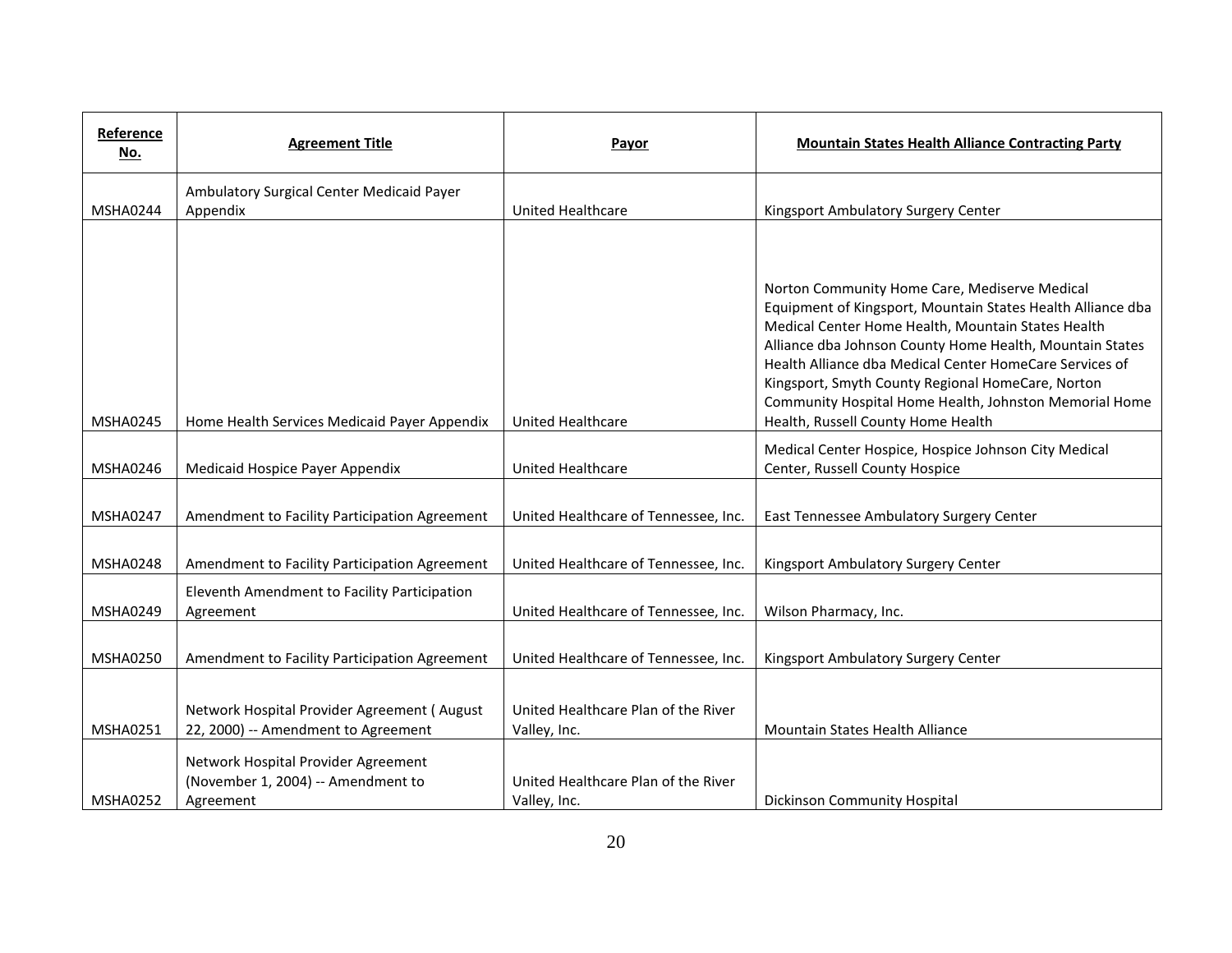| Reference<br><u>No.</u> | <b>Agreement Title</b>                                                                                      | Payor                                                                                                                  | <b>Mountain States Health Alliance Contracting Party</b>                                                                                                                                                                                                                                                                                                                                                                                                                                                                           |
|-------------------------|-------------------------------------------------------------------------------------------------------------|------------------------------------------------------------------------------------------------------------------------|------------------------------------------------------------------------------------------------------------------------------------------------------------------------------------------------------------------------------------------------------------------------------------------------------------------------------------------------------------------------------------------------------------------------------------------------------------------------------------------------------------------------------------|
|                         |                                                                                                             |                                                                                                                        |                                                                                                                                                                                                                                                                                                                                                                                                                                                                                                                                    |
| <b>MSHA0253</b>         | Network Hospital Provider Agreement (August<br>22, 2000) -- Amendment to Agreement                          | United Healthcare Plan of the River<br>Valley, Inc.                                                                    | Mountain States Health Alliance                                                                                                                                                                                                                                                                                                                                                                                                                                                                                                    |
|                         |                                                                                                             |                                                                                                                        |                                                                                                                                                                                                                                                                                                                                                                                                                                                                                                                                    |
| <b>MSHA0254</b>         | Network Hospital Provider Agreement (January<br>1, 2001) -- Amendment to Agreement                          | United Healthcare Plan of the River<br>Valley, Inc.                                                                    | Norton Community Hospital                                                                                                                                                                                                                                                                                                                                                                                                                                                                                                          |
| <b>MSHA0255</b>         | Agreement                                                                                                   | United Mine Workers of American,<br>Combined Benefit Fund, UMWA<br>1992 Benefit Plan, UMWA 1993<br><b>Benefit Plan</b> | <b>Blue Ridge Medical Management Corporation</b>                                                                                                                                                                                                                                                                                                                                                                                                                                                                                   |
| MSHA0256                | Letter of Agreement                                                                                         | United Payors and United Providers,<br>Inc.                                                                            | Columbia Healthcare Network of Tri-Cities, Inc.                                                                                                                                                                                                                                                                                                                                                                                                                                                                                    |
| <b>MSHA0257</b>         | <b>Medical Group Participation Agreement</b>                                                                | UnitedHealthCare Insurance<br>Company                                                                                  | Abingdon Physician Partners                                                                                                                                                                                                                                                                                                                                                                                                                                                                                                        |
| <b>MSHA0258</b>         | <b>Medical Group Participation Agreement</b>                                                                | UnitedHealthCare Insurance<br>Company                                                                                  | <b>Blue Ridge Medical Management</b>                                                                                                                                                                                                                                                                                                                                                                                                                                                                                               |
| <b>MSHA0259</b>         | Third Amendment to Facility Participation<br>Agreement                                                      | UnitedHealthcare Insurance<br>Company                                                                                  | Mountain States Health Alliance - Russell County Medical<br>Center                                                                                                                                                                                                                                                                                                                                                                                                                                                                 |
| <b>MSHA0260</b>         | Twelfth Amendment to Facility Participation<br>Agreement                                                    | UnitedHealthcare Insurance<br>Company                                                                                  | <b>Russell County Medical Center</b>                                                                                                                                                                                                                                                                                                                                                                                                                                                                                               |
| <b>MSHA0261</b>         | Facility Participation Agreement (plus<br>Amendments dated April 1, 2012; August 15,<br>2013; July 1, 2015) | UnitedHealthcare Insurance<br>Company                                                                                  | Mountain States Health Alliance (Johnson City Medical,<br>Indian Path Medical, Indian Patch Medical Skilled Nursing,<br>Medical Center Home Health, Medical Center Hospice,<br>Quillen Rehab, Johnson City Specialty, Johnson County<br>Community Hospital, Johnson County Home Health, Johnson<br>County Medical Group, Northside, Franklin Woods<br>Community, Princeton Transitional Care, Sycamore Shoals,<br>Medical Center HomeCare Services of Kingsport, Russell<br>County Medical Center (Riverside, Home Care, Hospice), |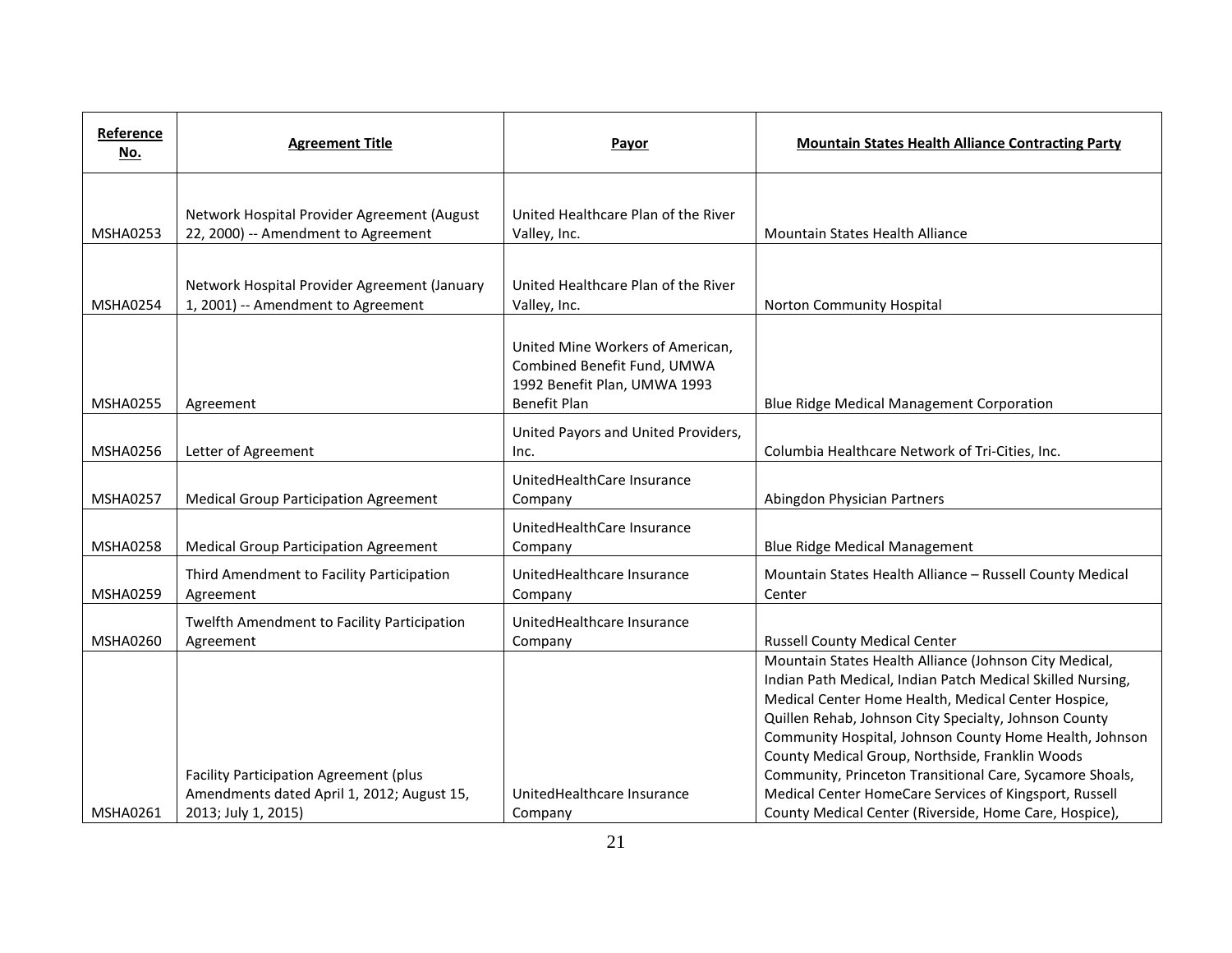| Reference<br><u>No.</u> | <b>Agreement Title</b>                                                                                           | Payor                                          | <b>Mountain States Health Alliance Contracting Party</b>                                                                                                                                                                                                                                                                                              |
|-------------------------|------------------------------------------------------------------------------------------------------------------|------------------------------------------------|-------------------------------------------------------------------------------------------------------------------------------------------------------------------------------------------------------------------------------------------------------------------------------------------------------------------------------------------------------|
|                         |                                                                                                                  |                                                | Kingsport Day Surgery, Smyth County Community Hospital<br>(Regional HomeCare, Frances Marion Manor, Glade Springs<br>Clinic), Norton Community Hospital (Skilled Nursing, Rehab,<br>Home Care, Home Health), Dickenson Community Hospital,<br>Johnston Memorial Hospital, Johnston Memorial Home<br>Health, Mediserve Medical Equipment of Kingsport) |
| <b>MSHA0262</b>         | Amendment Number 2 to Medical Group<br><b>Participation Agreement</b>                                            | UnitedHealthcare Insurance<br>Company          | Abingdon Physician Partners                                                                                                                                                                                                                                                                                                                           |
| <b>MSHA0263</b>         | Second Amendment to Facility Participation<br>Agreement                                                          | UnitedHealthcare Insurance<br>Company          | Wilson's Pharmacy                                                                                                                                                                                                                                                                                                                                     |
| <b>MSHA0264</b>         | Amendment Number 2 to Medical Group<br>Participation Agreement                                                   | UnitedHealthCare Insurance<br>Company          | Abingdon Physician Partners                                                                                                                                                                                                                                                                                                                           |
| <b>MSHA0265</b>         | Amendment Number 2 to Medical Group<br>Participation Agreement                                                   | UnitedHealthCare Insurance<br>Company          | <b>Blue Ridge Medical Management</b>                                                                                                                                                                                                                                                                                                                  |
| <b>MSHA0266</b>         | Amendment Number 12 to Medical Group<br>Participation Agreement                                                  | UnitedHealthCare Insurance<br>Company          | <b>Blue Ridge Medical Management</b>                                                                                                                                                                                                                                                                                                                  |
| <b>MSHA0267</b>         | 12 <sup>th</sup> Amendment to Facility Participation<br>Agreement (original Agreement dated December<br>1, 2007) | UnitedHealthcare Insurance<br>Company, Inc.    | <b>Russell County Medical Center</b>                                                                                                                                                                                                                                                                                                                  |
| <b>MSHA0268</b>         | Amendment to Facility Participation Agreement<br>(original Agreement dated February 1, 2012)                     | UnitedHealthcare of Tennessee, Inc.            | Unicoi County Memorial Hospital                                                                                                                                                                                                                                                                                                                       |
| MSHA0269                | Amendment to Facility Participation Agreement<br>(original Agreement dated February 1, 2012)                     | UnitedHealthcare of Tennessee, Inc.            | Unicoi Memorial Hospital                                                                                                                                                                                                                                                                                                                              |
| <b>MSHA0270</b>         | Hospital Provider Agreement - Community Plan                                                                     | UnitedHealthcare Plan of River<br>Valley, Inc. | <b>Mountain States Health Alliance</b>                                                                                                                                                                                                                                                                                                                |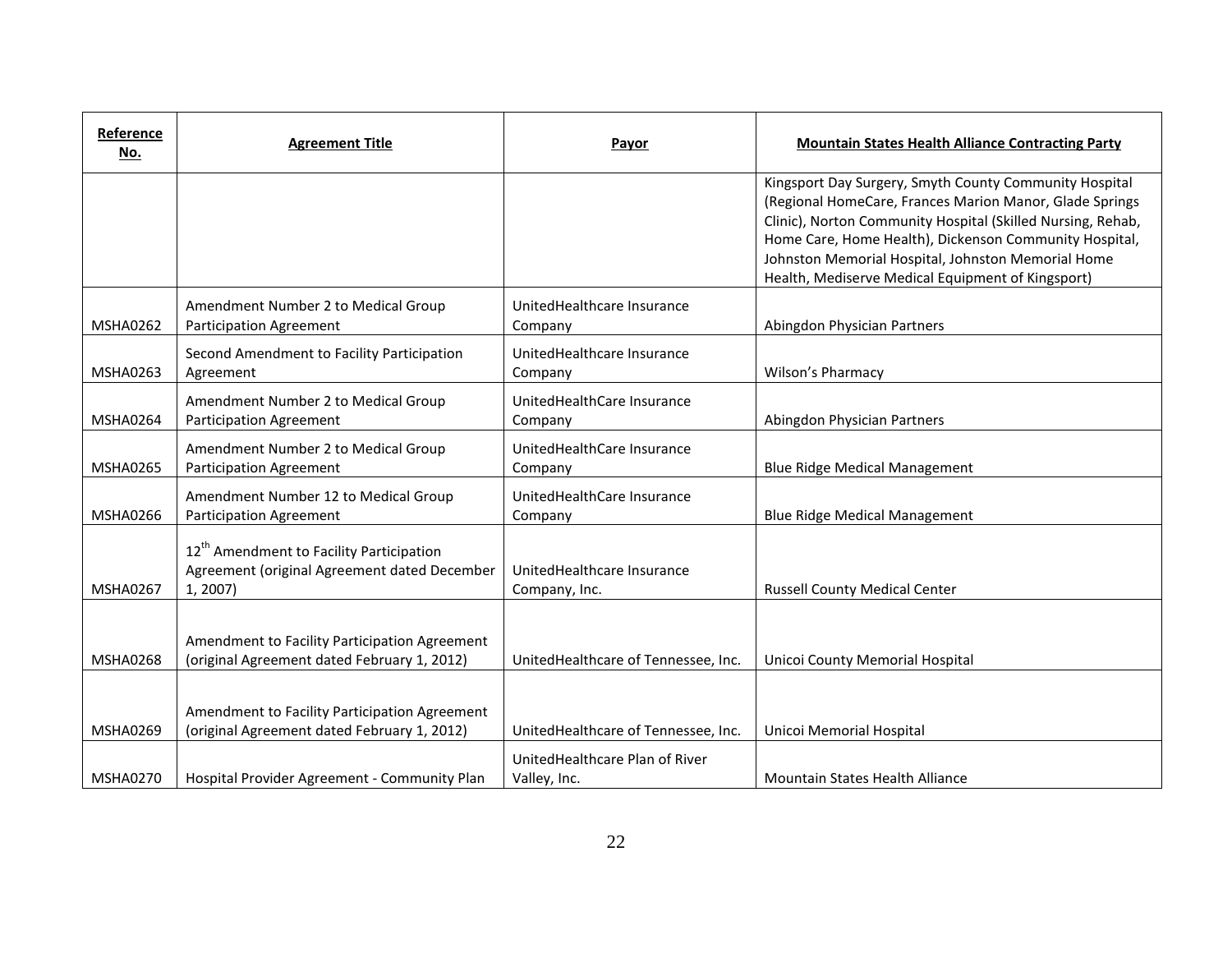| Reference<br>No. | <b>Agreement Title</b>                                                              | Payor                                               | <b>Mountain States Health Alliance Contracting Party</b>                                                                                                                                                                                                                                                                                                                                                                                          |
|------------------|-------------------------------------------------------------------------------------|-----------------------------------------------------|---------------------------------------------------------------------------------------------------------------------------------------------------------------------------------------------------------------------------------------------------------------------------------------------------------------------------------------------------------------------------------------------------------------------------------------------------|
| <b>MSHA0271</b>  | Tennessee Program Network Practitioner Group<br>Provider Agreement - Community Plan | United Healthcare Plan of the River<br>Valley, Inc. | <b>Blue Ridge Medical Management Corporation</b>                                                                                                                                                                                                                                                                                                                                                                                                  |
| <b>MSHA0272</b>  | Network Hospital Provider Agreement -<br>Amendment                                  | United Healthcare Plan of the River<br>Valley, Inc. | Dickenson Community Hospital                                                                                                                                                                                                                                                                                                                                                                                                                      |
| <b>MSHA0273</b>  | Network Hospital Provider Agreement -<br>Amendment                                  | United Healthcare Plan of the River<br>Valley, Inc. | Mountain States Health Alliance (on behalf of: Johnson City<br>Medical; Indian Path Medical; Franklin Woods; Johnson<br>County Community; North Side; Quillen Rehabilitation;<br>Sycamore Shoals; Smyth County; Medical Center Hospice;<br>Kingsport Ambulatory Surgery; Medical Center Home Care;<br>Hospice Care of Johnson City; Mediserve Medical Equipment<br>of Kingsport; Johnson County Home Health; Johnston<br><b>Memorial Hospital</b> |
| <b>MSHA0274</b>  | Network Hospital Provider Agreement -<br>Amendment                                  | UnitedHealthcare Plan of the River<br>Valley, Inc.  | <b>Mountain States Health Alliance</b>                                                                                                                                                                                                                                                                                                                                                                                                            |
| <b>MSHA0275</b>  | Network Hospital Provider Agreement -<br>Amendment                                  | UnitedHealthcare Plan of the River<br>Valley, Inc.  | Mountain States Health Alliance                                                                                                                                                                                                                                                                                                                                                                                                                   |
| <b>MSHA0276</b>  | Network Hospital Provider Agreement -<br>Amendment                                  | UnitedHealthcare Plan of the River<br>Valley, Inc.  | Norton Community Hospital                                                                                                                                                                                                                                                                                                                                                                                                                         |
| <b>MSHA0277</b>  | Home Health Ancillary Provider Services<br>Agreement                                | Univita Healthcare Solutions LLC                    | Mountain States Health Alliance                                                                                                                                                                                                                                                                                                                                                                                                                   |
| <b>MSHA0278</b>  | Health Care Service Provider Agreement                                              | USA Health Network Company, Inc.                    | Southwest Virginia Healthnet (Base JMH)                                                                                                                                                                                                                                                                                                                                                                                                           |
| <b>MSHA0279</b>  | Health Care Service Provider Agreement                                              | USA Health Network Company, Inc.                    | Southwest Virginia Healthnet (JMH Physicians)                                                                                                                                                                                                                                                                                                                                                                                                     |
| <b>MSHA0280</b>  | Health Care Service Facility Agreement                                              | USA Managed Care Organization,<br>Inc.              | Norton Community Hospital                                                                                                                                                                                                                                                                                                                                                                                                                         |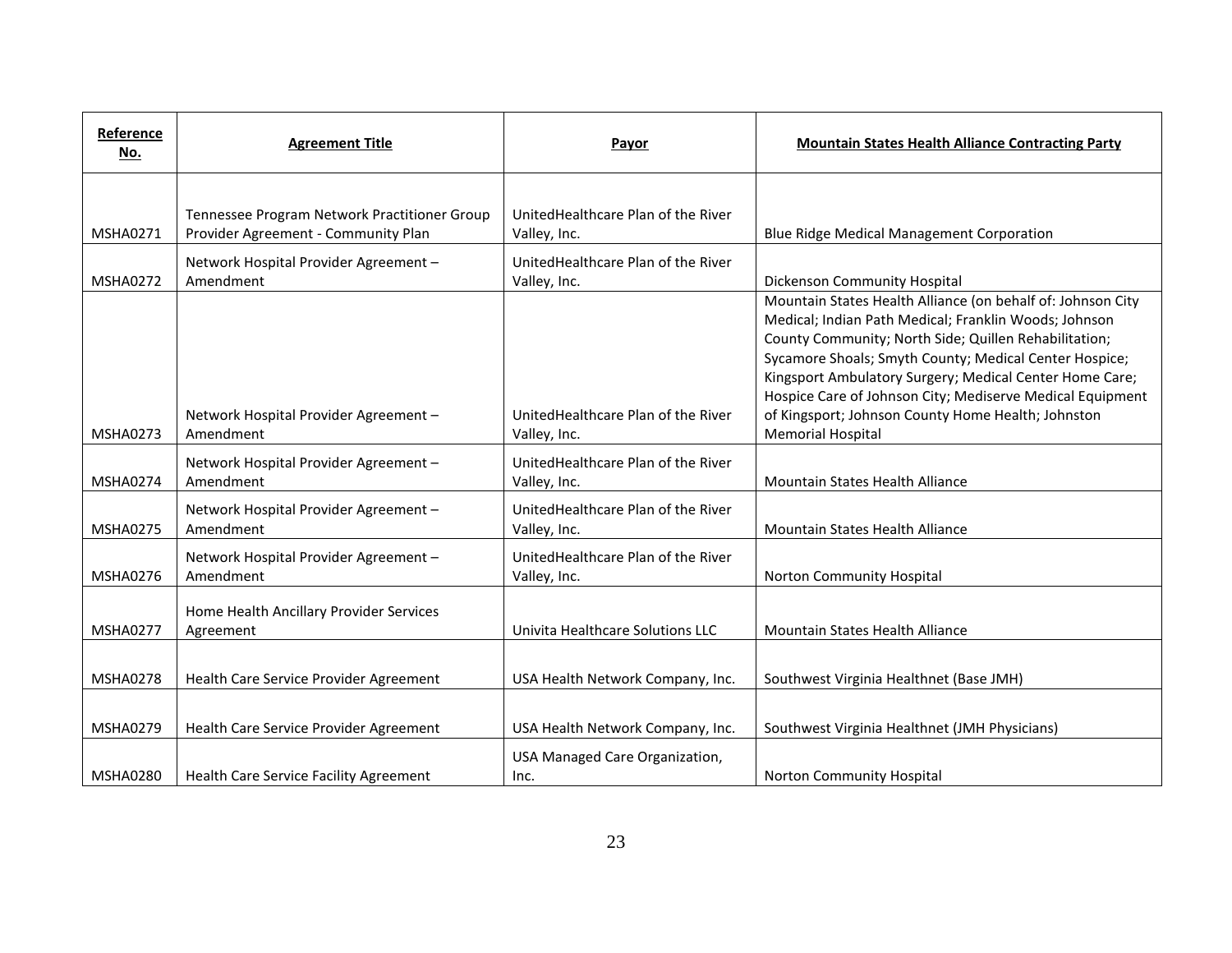| Reference<br>No. | <b>Agreement Title</b>                                                                          | Payor                                                          | <b>Mountain States Health Alliance Contracting Party</b>                                                             |
|------------------|-------------------------------------------------------------------------------------------------|----------------------------------------------------------------|----------------------------------------------------------------------------------------------------------------------|
|                  |                                                                                                 | USA Managed Care Organization,                                 |                                                                                                                      |
| <b>MSHA0281</b>  | Health Care Service Facility Agreement                                                          | Inc.                                                           | <b>Smyth County Community Hospital</b>                                                                               |
|                  |                                                                                                 |                                                                |                                                                                                                      |
|                  | Health Care Service Facility Agreement (as                                                      | USA Managed Care Organization,                                 |                                                                                                                      |
| <b>MSHA0282</b>  | amended)                                                                                        | Inc.                                                           | Mountain States Health Alliance                                                                                      |
| <b>MSHA0283</b>  | Facility Agreement (as amended)                                                                 | Value Options, Inc.                                            | Mountain States Health Alliance dba Indian Path Pavilion,<br>Indian Path Medical Center and Sycamore Shoals Hospital |
|                  |                                                                                                 |                                                                | Mountain States Health Alliance dba Woodbridge Psychiatric                                                           |
| <b>MSHA0284</b>  | Addendum to Provider Agreement                                                                  | Value Options, Inc.                                            | <b>Hospital and Sycamore Shoals</b>                                                                                  |
| <b>MSHA0285</b>  | Amendment to Facility Agreement                                                                 | Value Options, Inc.                                            | Woodbridge Psychiatric Hospital                                                                                      |
| <b>MSHA0286</b>  | <b>Facility Agreement Amendment</b>                                                             | Value Options, Inc.                                            | Mountain States Health Alliance                                                                                      |
| <b>MSHA0287</b>  | Facility/Program Agreement                                                                      | Value Options, Inc.                                            | Mountain States Health Alliance dba Woodridge Psychiatric<br>Hospital                                                |
| <b>MSHA0288</b>  | Addendum to Provider Agreement                                                                  | Value Options, Inc.                                            | Mountain States Health Alliance dba Woodbridge Psychiatric<br>Hospital                                               |
| MSHA0289         | <b>Standard Contract</b>                                                                        | Virginia Department of Health                                  | Johnston Memorial Hospital, Inc.                                                                                     |
| MSHA0290         | <b>Standard Contract</b>                                                                        | Virginia Department of Health                                  | <b>Smyth County Community Hospital</b>                                                                               |
| MSHA0291         | Virginia Department of Health Office of<br>Purchasing and General Services Standard<br>Contract | Virginia Department of Health,<br>Mount Rogers health district | Johnston Memorial Hospital, Inc.                                                                                     |
| <b>MSHA0292</b>  | <b>Standard Contract</b>                                                                        | Virginia Department of Health,<br>Mount Rogers Health District | Johnston Memorial Hospital, Inc.                                                                                     |
| <b>MSHA0293</b>  | Virginia Health Network, Inc. Physician -<br><b>Hospital Organization</b>                       | Virginia Health Network, Inc.                                  | Southwest Virginia Health Network (JMH & Physicians)                                                                 |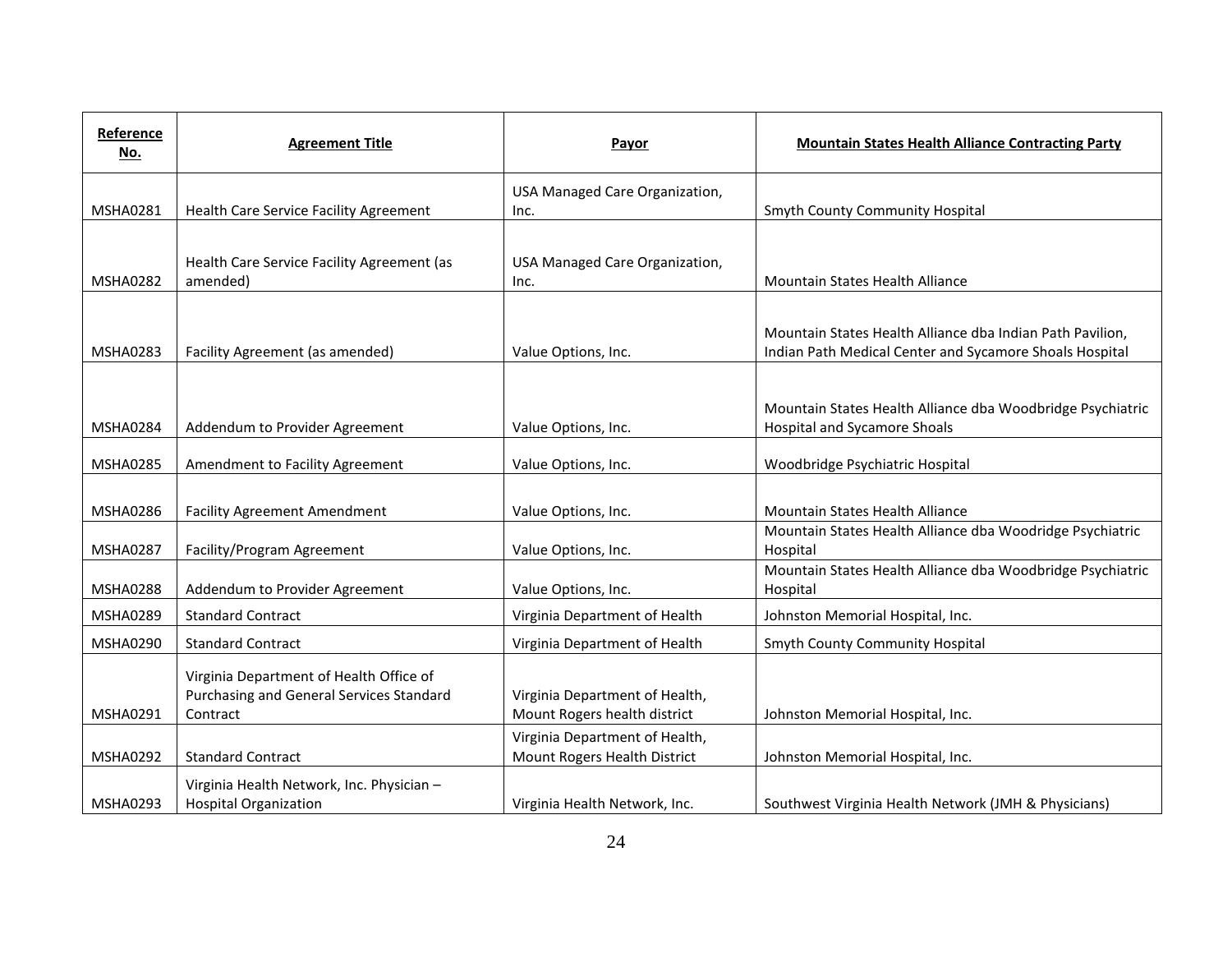| Reference<br><u>No.</u> | <b>Agreement Title</b>                                                                                                                                             | Payor                                                              | <b>Mountain States Health Alliance Contracting Party</b>                                       |
|-------------------------|--------------------------------------------------------------------------------------------------------------------------------------------------------------------|--------------------------------------------------------------------|------------------------------------------------------------------------------------------------|
| <b>MSHA0294</b>         | Hospital Agreement (as amended by those<br>certain Amendments to the June 1, 2001<br>Agreement Russell County Medical Center and<br>Virginia Health Network, Inc.) | Virginia Health Network, Inc.                                      | <b>Russell County Medical Center</b>                                                           |
| <b>MSHA0295</b>         | Physician - Hospital Organization (as amended)                                                                                                                     | Virginia Health Network, Inc.                                      | Southwest VA. Health Network                                                                   |
| <b>MSHA0296</b>         | Amendment to the May 1, 1999 Agreement<br>between Mountain States Health Alliance and<br>Virginia Health Network, Inc.                                             | Virginia Health Network, Inc.                                      | <b>Smyth County Community Hospital</b>                                                         |
| <b>MSHA0297</b>         | Administrative Contract (plus 1 <sup>st</sup> Amendment<br>dated 7/1/12)                                                                                           | Virginia Premier Health Plan, Inc.                                 | ISHN, LLC - Base Agreement (Facilities & Physicians)                                           |
| <b>MSHA0298</b>         | 1 <sup>st</sup> Amendment - Group                                                                                                                                  | Virginia Premier Health Plan, Inc.                                 | ISHN, LLC                                                                                      |
| <b>MSHA0299</b>         | Volunteer State Health Plan, Inc. Home and<br>Community Based Services Agreement for Non-<br><b>Healthcare Providers</b>                                           | Volunteer State Health Plan, Inc.                                  | Home and Community Based Services Non-Healthcare<br>Provider/MSHS dba Mountain States Lifeline |
| <b>MSHA0300</b>         | Amendment to Blue Care/TennCare Select -<br>Primary                                                                                                                | Volunteer State Health Plan, Inc.                                  | Blue Ridge Medical Management Corporation                                                      |
| MSHA0301                | Attachment BLUECARE Group Practice<br>Specialist/Amendment to TennCare Select                                                                                      | Volunteer State Health Plan, Inc.                                  | <b>Blue Ridge Medical Management</b>                                                           |
| <b>MSHA0302</b>         | Amendment to the Bluecare Group Practice<br><b>Specialist Attachment</b>                                                                                           | Volunteer State Health Plan, Inc.                                  | <b>Blue Ridge Medical Management</b>                                                           |
| <b>MSHA0303</b>         | <b>BlueCare Tennessee Professional Agreement</b>                                                                                                                   | Volunteer State Health Plan, Inc. dba<br><b>BlueCare Tennessee</b> | <b>Blue Ridge Medical Management Corporation</b>                                               |
| <b>MSHA0304</b>         | Letter of Agreement - Hospital                                                                                                                                     | Windsor Health Plan, Inc.                                          | Unicoi County Memorial Hospital, Inc. & Nursing Home                                           |
| <b>MSHA0305</b>         | Amendment to PHO by and between<br>Beechstreet Corp.                                                                                                               | <b>Beech Street Corporation</b>                                    | Southwest Virginia Network (APP)                                                               |
| <b>MSHA0306</b>         | Amendment 1                                                                                                                                                        | The Initial Group                                                  | Southwest Virginia Network (APP)                                                               |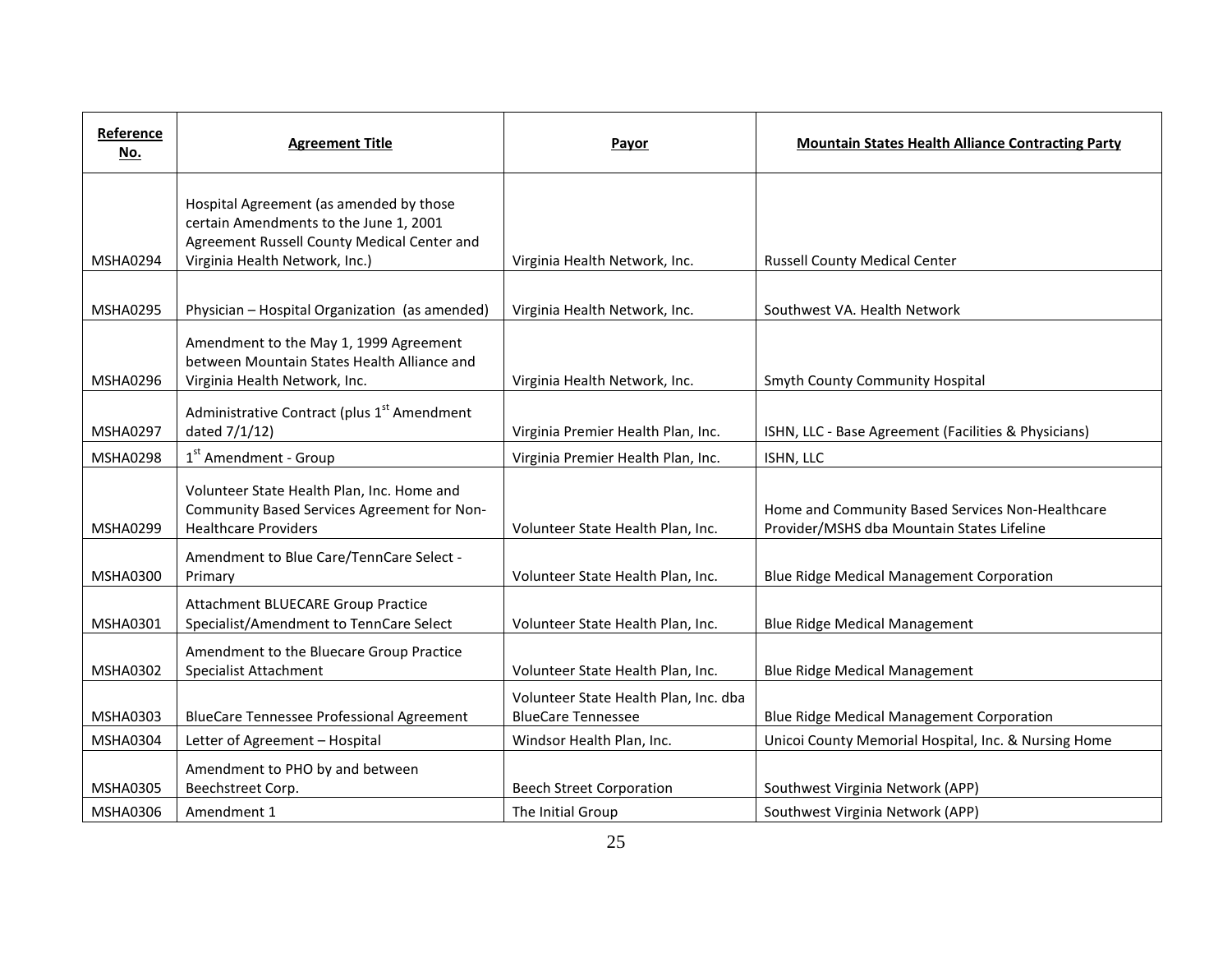| Reference<br>No. | <b>Agreement Title</b>                                                                                 | Payor                                                        | <b>Mountain States Health Alliance Contracting Party</b>                                         |
|------------------|--------------------------------------------------------------------------------------------------------|--------------------------------------------------------------|--------------------------------------------------------------------------------------------------|
| <b>MSHA0307</b>  | Amendment to the Existing Agreement                                                                    | USA Managed Care Organization,<br>Inc.                       | Southwest Virginia Network (APP)                                                                 |
| <b>MSHA0308</b>  | SelectNet Plus, Inc. Hospital Participation<br>Agreement                                               | SelectNet Plus, Inc. (Accorida<br>National)                  | <b>Russell County Hospital</b>                                                                   |
| <b>MSHA0309</b>  | National Capital Preferred Provider Organization<br>Participation Agreement                            | <b>National Preferred Provider</b><br>Organization (Unicare) | <b>Russell County Medical Center</b>                                                             |
| <b>MSHA0310</b>  | Letter of Agreement; Centurion of Tennessee                                                            | Centurion                                                    | <b>Mountain States Health Alliance</b>                                                           |
| <b>MSHA0311</b>  | Contractor for Specimen Collection Agreement                                                           | Laboratory Corporation of America<br>Holdings                | Johnston Memorial Hospital, Inc.                                                                 |
| <b>MSHA0312</b>  | Amendment (to Hospital Services Agreement)                                                             | Aetna Health Inc.                                            | Mountain States Health Alliance (updating Home Health to<br>reflect inpatient hospice rate).     |
| <b>MSHA0313</b>  | Twelfth Amendment to ISHN Network<br>Participation Agreement (amending March 27,<br>2012 Agreement)    | <b>ISHN Entities</b>                                         | Mountain States Health Alliance (adding Inpatient Hospice to<br>Home Health for commercial plan) |
| <b>MSHA0314</b>  | Eighteenth Amendment to ISHN Network<br>Participation Agreement (amending March 27,<br>2012 Agreement) | <b>ISHN Entities</b>                                         | Mountain States Health Alliance (adding Unicoi Hospital)                                         |
| <b>MSHA0315</b>  | Thirteenth Amendment to ISHN Network<br>Participation Agreement (amending March 27,<br>2012 Agreement) | <b>ISHN Entities</b>                                         | Mountain States Health Alliance (adding Unicoi Hospital to<br>Optima and annual rate increase)   |
| MSHA0316         | MSHA Rate Escalator Effective 1/1/2016<br>Attachment A                                                 | Humana ChoicesCommercial                                     | Kingsport Ambulatory Surgery Center, L.L.C.                                                      |
| <b>MSHA0317</b>  | MSHA Rate Escalator Effective 1/1/2016<br>Attachment A                                                 | Humana Choices Commercial                                    | <b>MSHA Hospitals</b>                                                                            |
| <b>MSHA0318</b>  | <b>MA CAH Rate Structure</b>                                                                           | Humana Medicare                                              | Dickenson Community Hospital, Inc.                                                               |